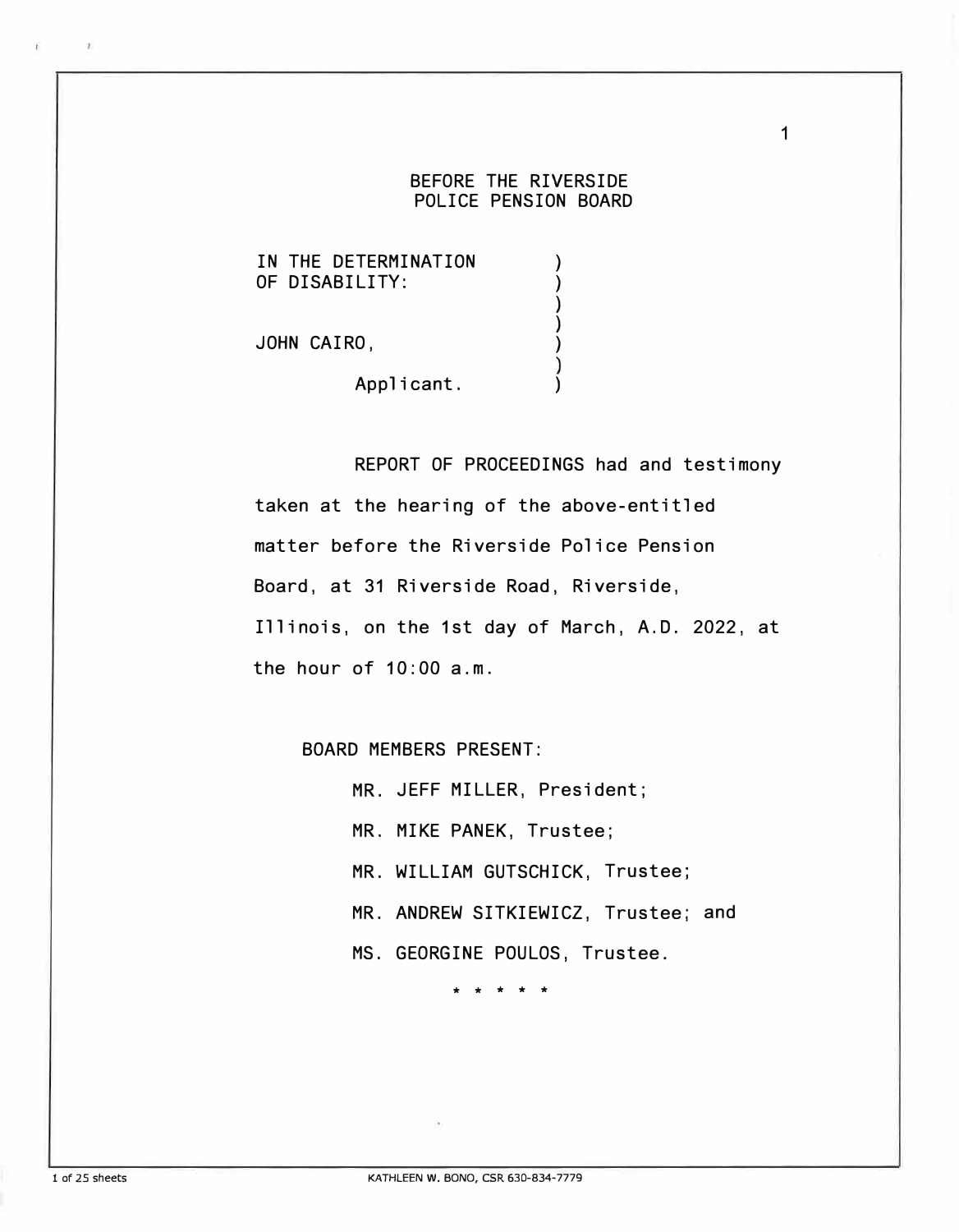|                   | $\mathbf{2}$                                                                                              |                 | 4                                                                                   |
|-------------------|-----------------------------------------------------------------------------------------------------------|-----------------|-------------------------------------------------------------------------------------|
|                   | 1<br><b>ALSO PRESENT:</b>                                                                                 | 1               | MR. PETRICH: David Petrich for                                                      |
|                   | 2<br>MR. THOMAS RADJA, Attorney for                                                                       | 2               | Mr. Cairo as well.                                                                  |
|                   | Board;<br>3                                                                                               | 3               | MR. RADJA: Are you in receipt of the                                                |
|                   | MR. DAVID MARTAY, Attorney for<br>Applicant;                                                              | 4               | notice of hearing and are you prepared to                                           |
|                   |                                                                                                           | 5               | proceed today?                                                                      |
|                   |                                                                                                           | 6               | MR. MARTAY: Yes and yes.                                                            |
|                   | 5<br>MR. DAVID PETRICH, Attorney for                                                                      | 7               | MR. RADJA: Because this is a public                                                 |
|                   | Applicant;<br>6                                                                                           | 8               | hearing, we do have to take public comment.                                         |
|                   | MR. JOHN CAIRO, Applicant.                                                                                | 9               | Does any one of the member of the                                                   |
|                   |                                                                                                           | 10<br>1011 34AM | public wish to comment?                                                             |
|                   | PRESIDENT MILLER: I think we're ready<br>8                                                                | 11              | (No response.)                                                                      |
|                   | to get started. Sorry about the delay.<br>9                                                               | 12              | There being none, the first board                                                   |
| 10<br>10 10 01 AM | All right. This is the special                                                                            | 13              | of business, I would ask the board to appoint me                                    |
|                   | hearing of the Riverside Police Pension Fund.<br>11<br>It is a disability hearing for Sergeant John<br>12 | 14              | as hearing officer with respect to these                                            |
|                   | Cairo. The date is March 1st, 2022. It's<br>13                                                            | 15              | proceedings. What that means is I will rule on                                      |
|                   | 10:10 a.m.<br>14                                                                                          | 16              | any legal objections or legal matters and make                                      |
| 15                | I'll take a roll call of board<br>16<br>members present.                                                  | 17              | sure the hearing runs in an orderly fashion.                                        |
|                   | 17<br>Secretary Panek, Mike Panek?                                                                        | 18              | If someone wants to make that                                                       |
|                   | MR. PANEK: Present.<br>18                                                                                 | 19              | motion and second and then do a roll call vote,                                     |
|                   | PRESIDENT MILLER: Trustee Georgine<br>19<br>20<br>Poulos?                                                 | 10 11 S4AM 20   | please.                                                                             |
| 10 10 27 AM       | MS. POULOS: Present.<br>21                                                                                | 21              | MS. POULOS: I so move.                                                              |
|                   | 22<br>PRESIDENT MILLER: Trustee Andy                                                                      | 22              | MR. GUTSCHICK: I'll second it.                                                      |
|                   |                                                                                                           |                 |                                                                                     |
|                   | 3                                                                                                         |                 | 5                                                                                   |
|                   | Sitkiewicz?<br>1                                                                                          | 1               | PRESIDENT MILLER: There's been a                                                    |
|                   | $\mathbf{2}$<br>MR. SITKIEWICZ: Present.                                                                  | 2               | motion and second. Roll call vote.                                                  |
|                   | PRESIDENT MILLER: Trustee William<br>3                                                                    | 3               | <b>Trustee Panek?</b>                                                               |
|                   | Gutschick?<br>4                                                                                           |                 | MR. PANEK: Aye.                                                                     |
|                   | MR. GUTSCHICK: Present.<br>5                                                                              | 5               | PRESIDENT MILLER: Trustee Poulos?                                                   |
|                   | PRESIDENT MILLER: President Jeff<br>6                                                                     | 6               | MS. POULOS: Aye.                                                                    |
|                   | 7<br>Miller, present.                                                                                     | 7               | PRESIDENT MILLER: Trustee Sitkiewicz?                                               |
|                   | We have all five board members in<br>8                                                                    | 8               | MR. SITKIEWICZ: Aye.                                                                |
|                   | attendance and we have a quorum established.<br>9                                                         | 9               | PRESIDENT MILLER: Trustee Gutschick?                                                |
| 1010 43AM 10      | As pointed out, I'll turn the                                                                             | 101210AM 10     | MR. GUTSCHICK: Aye.                                                                 |
|                   | meeting over to the board attorney, Tom Radja.<br>11                                                      | 11              | PRESIDENT MILLER: President Miller,                                                 |
|                   | 12<br>MR. RADJA: Very good. As the                                                                        | 12              | aye.                                                                                |
|                   | president of the board indicated, this is a<br>13                                                         | 13              | MR. RADJA: The procedures to be                                                     |
|                   | proceeding for the disability hearing for John<br>14                                                      | 14              | utilized will be as follows: The applicant can                                      |
|                   | Cairo, the applicant in this case. This hearing<br>15                                                     | 15              | make an opening statement prior to presenting                                       |
|                   | will be conducted pursuant to Article 3 of the<br>16                                                      | 16              | any evidence. The applicant may then present                                        |
|                   | Illinois Pension Code to address the application<br>17                                                    | 17              | any evidence in support of his claim. The                                           |
|                   | as has been filed by Mr. Cairo.<br>18                                                                     | 18              | pension board of trustees and/or its counsel may                                    |
|                   | Can the applicant's counsel<br>19                                                                         | 19              | ask any questions of the applicant or any other                                     |
| 1011 12AM         | identify themselves for the record, please.<br>20                                                         | 1012 ZBAM 20    | witnesses that are presented before this board.                                     |
|                   | MR. MARTAY: David Martay for<br>21<br>Mr. Cairo.<br>22                                                    | 21<br>22        | The board may also introduce any<br>additional evidence in addition to the plethora |

Ŷ. a

k.

ŧ

ĺ

a.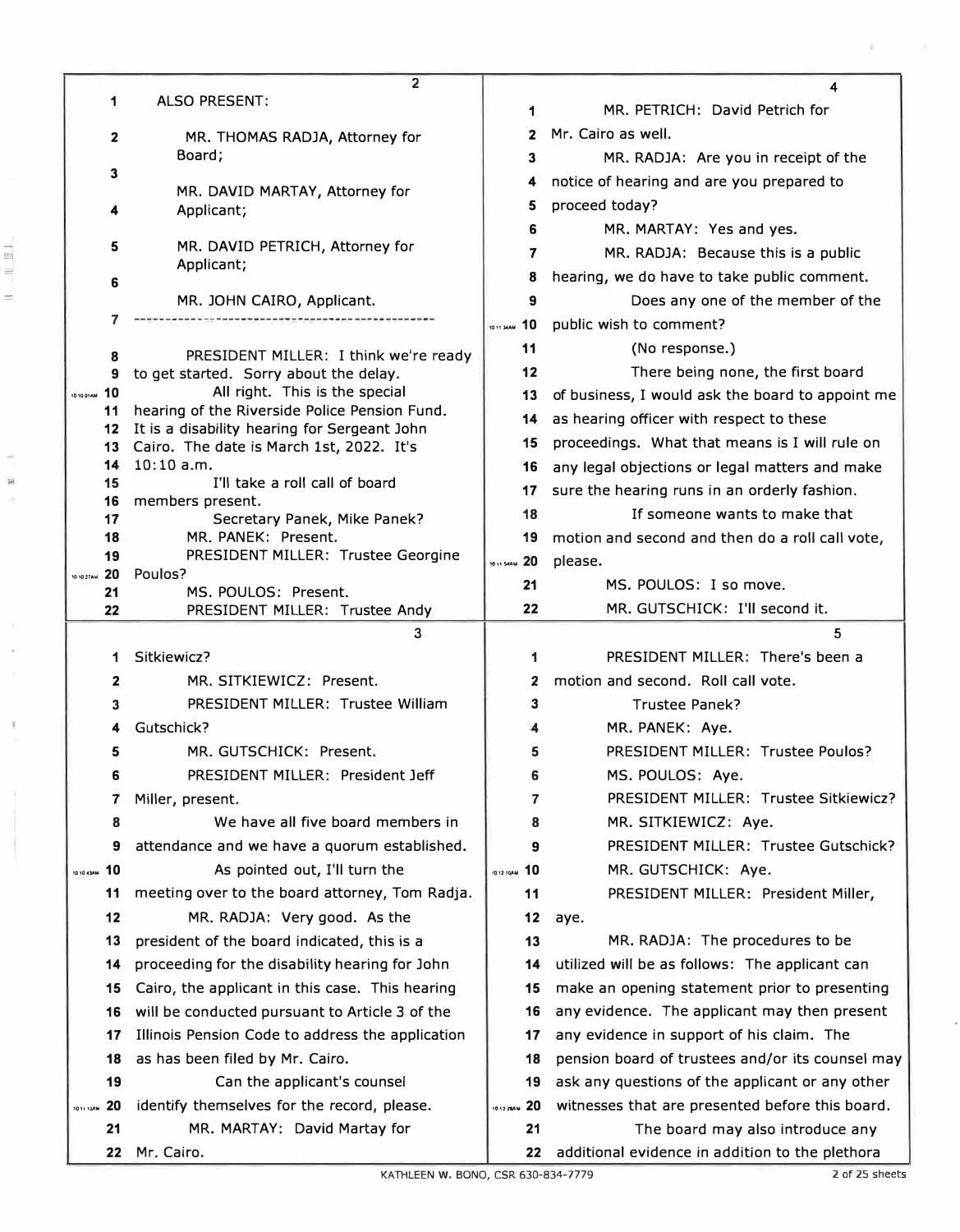|                 | 6                                                             |                     | 8                                                                                                |
|-----------------|---------------------------------------------------------------|---------------------|--------------------------------------------------------------------------------------------------|
| 1               | of documents that have already been marked and                | 1                   | Section 12 independent medical evaluator hired                                                   |
| $\mathbf{2}$    | presented -- provided to all parties. Once all                | 2                   | by the workers' compensation insurance carrier                                                   |
| 3               | of the evidence has been introduced and the                   | 3                   | for the village. We ask to introduce all of the                                                  |
| 4               | parties have rested, the Board will render a                  | 4                   | reports from the workers' compensation carrier                                                   |
| 5               | decision with respect to this matter. We'll                   | 5                   | expert.                                                                                          |
| 6               | give the applicant's attorney the option of                   | 6                   | MR. RADJA: Very good. Those will also                                                            |
| 7               | either making a closing argument or submitting a              | 7                   | be admitted into the administrative record                                                       |
| 8               | post-hearing brief, whatever your preference is,              | 8                   | without any further authentication or                                                            |
| 9               | and we'll get to that at the conclusion of the                | 9                   | foundation.                                                                                      |
| 10 12 59AM 10   | evidence that's presented.                                    | 1014 MAM 10         | (Applicant Exhibit Nos. 1                                                                        |
| 11              | The Board will issue a written                                | 11                  | through 5 marked and admitted                                                                    |
| 12              | decision, which will become the final and                     | 12                  | into evidence.)                                                                                  |
| 13              | appealable decision with respect to the                       | 13                  | MR. MARTAY: One further comment about                                                            |
| 14              | application that's being presented today.                     | 14                  | the reports from Dr. Salehi. Are you putting                                                     |
| 15              | The formal rules of evidence do not                           | 15                  | them in?                                                                                         |
| 16              | apply to this hearing; however, the rules of                  | 16                  | MR. RADJA: You can make a record if                                                              |
| 17              | fundamental fairness do. Are there any                        | 17                  | you want to. That's fine.                                                                        |
| 18              | questions regarding the procedures that we                    | 18                  | MR. MARTAY: The records we received                                                              |
| 19              | utilize?                                                      | 19                  | from Dr. Salehi, it looks like the last three or                                                 |
| 20<br>1013 21AM | MR. PETRICH: No, sir.                                         | <b>ID14 43AM</b> 20 | four examinations were not contained in the                                                      |
| 21              | MR. RADJA: There being none, a couple                         | 21                  | records from Dr. Salehi. Although, as I told                                                     |
| 22              | of preliminary matters. As I indicated, the                   | 22                  | Mr. Radja, the records are contained in the                                                      |
|                 | $\overline{7}$                                                |                     |                                                                                                  |
|                 |                                                               |                     | 9                                                                                                |
| 1               | Pension Board has identified 11 exhibits                      | 1                   | records that the Board received from the                                                         |
| 2               | totaling, approximately, 1,947 pages. Those                   | 2                   | workers' compensation insurance carrier. Just                                                    |
| 3               | have been presented to both the Board, as well                | 3                   | for clarification, the four reports are missing                                                  |
| 4               | as the applicant and his counsel, prior to                    | 4                   | from Dr. Salehi's subpoena request but they are                                                  |
| 5               | today's proceeding.                                           | 5                   | contained in the records from the workers'                                                       |
| 6               | Are there any objection from the                              | 6                   | compensation insurance carrier.                                                                  |
| 7               | applicant to Board Exhibits 1 through 11?                     | 7                   | MR. RADJA: Very good. Why they are                                                               |
| 8               | MR. MARTAY: No objection.                                     | 8                   | not in Dr. Salehi's medical records, I'm not                                                     |
| 9               | (Board Exhibit Nos. 1 through                                 | 9                   | quite sure. We did issue a subpoena, and all of                                                  |
| 10 13 47AM 10   | 11 marked and admitted into                                   | 10.15 18AM 10       | the documents that we received pursuant to that                                                  |
| 11              | evidence.)                                                    | 11                  | subpoena were included but, as counsel                                                           |
| 12              | MR. RADJA: There being none, those                            | 12                  | indicated, the records that were identified as                                                   |
| 13              | documents will be admitted into the                           | 13                  | missing are contained in the subpoena that was                                                   |
| 14              | administrative record without any further                     | 14                  | issued for the workers' compensation records.                                                    |
| 15              | authentication or foundation. Prior to today's                | 15                  | So the good news is, Board, you have, I think,                                                   |
| 16              | proceedings, the applicant has also provided to               | 16                  | any and all documents that were available with                                                   |
| 17              | the Board five separate documents. If I'm                     | 17                  | respect to the treatment records.                                                                |
| 18              | correct, they all are different IME reports of                | 18                  | So having said that, there's one                                                                 |
| 19              | Dr. Goldberg.                                                 | 19                  | other preliminary matter; and that is, Counsel,                                                  |
| 1014 10AM 20    | Do you wish to introduce those as                             | 101545AM 20         | in your client's disability application, he's                                                    |
| 21              | exhibits here today?<br>MR. MARTAY: Yes. Dr. Goldberg was the | 21                  | asking for a line of duty disability pension.<br>Would you like the Board to consider a non-duty |

 $\mathfrak{g}$  . In the set of  $\mathfrak{g}_1$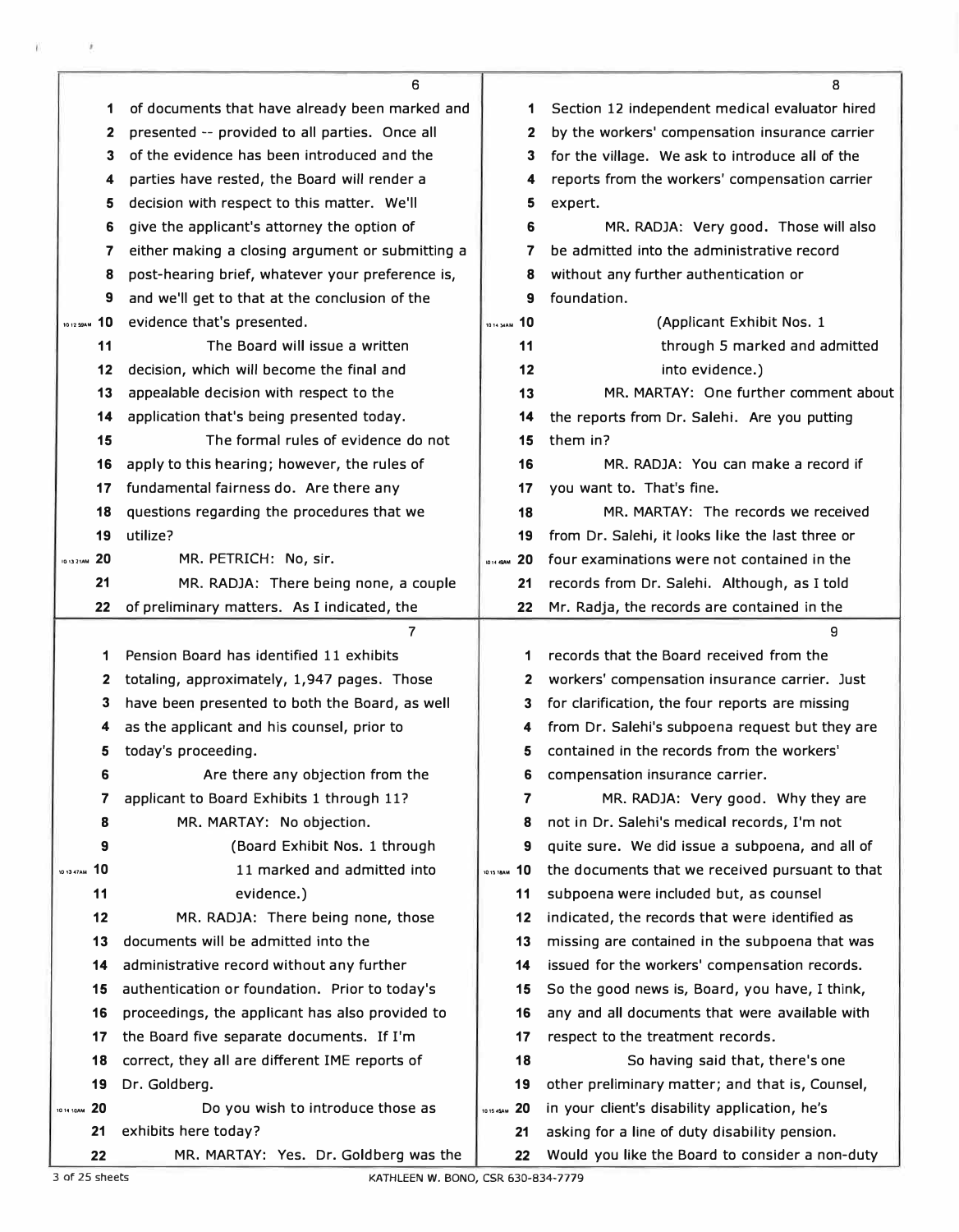|                  | 10                                               |              | 12 |                                       |                                                  |  |  |
|------------------|--------------------------------------------------|--------------|----|---------------------------------------|--------------------------------------------------|--|--|
| 1                | disability in the alternative and not            |              | 1  | MR. MARTAY: Sure. We call John Cairo. |                                                  |  |  |
| 2                | prejudicial to his line of duty disability       |              | 2  | (Witness sworn.)                      |                                                  |  |  |
| 3                | claim? What that means is if, for whatever       |              | 3  | <b>WHEREUPON:</b>                     |                                                  |  |  |
| 4                | reason, the Board doesn't grant a line of duty   |              | 4  |                                       | JOHN CAIRO,                                      |  |  |
| 5                | disability, they can still consider granting a   |              | 5  |                                       | called as a witness herein, having been first    |  |  |
| 6                | non-duty and, in the alternative, a              |              | 6  |                                       | duly sworn, was examined and testified as        |  |  |
| 7                | non-prejudicial, pending appeal rights, that you |              | 7  | follows:                              |                                                  |  |  |
| 8                | would have with respect to the line of duty.     |              | 8  |                                       | DIRECT EXAMINATION                               |  |  |
| 9                | MR. MARTAY: We're not going to make              |              | 9  | BY MR. MARTAY:                        |                                                  |  |  |
| 10<br>10 18 17AM | that request, actually.                          | 1017 45AM 10 |    | Q.                                    | Can you state your name and spell your           |  |  |
| 11               | MR. RADJA: You're not. Okay. I                   |              | 11 |                                       | last name for the record, please.                |  |  |
| 12               | always ask it.                                   |              | 12 | А.                                    | John Cairo, C-a-i-r-o.                           |  |  |
| 13               | MR. MARTAY: I understand.                        |              | 13 | Q.                                    | What's your home address, Mr. Cairo?             |  |  |
| 14               | MR. RADJA: Any other preliminary                 |              | 14 | А.                                    | 284 Fairbank.                                    |  |  |
| 15               | matters from the Applicant?                      |              | 15 | Q.                                    | Mr. Cairo, you have already made an              |  |  |
| 16               | MR. MARTAY: No.                                  |              | 16 |                                       | application for line of duty disability pension  |  |  |
| 17               | MR. RADJA: Would you like to make an             |              | 17 |                                       | with the village, correct?                       |  |  |
| 18               | opening statement?                               |              | 18 | А.                                    | Correct.                                         |  |  |
| 19               | OPENING STATEMENT ON BEHALF OF THE APPLICANT     |              | 19 | Q.                                    | Your date of appointment, per that               |  |  |
| 20<br>10 16 33AM | MR. MARTAY: Just very briefly. We are            | 1018 DJAM 20 |    |                                       | application, was October 5, 2003; that's         |  |  |
| 21               | here today to request a line of duty disability  |              | 21 | correct?                              |                                                  |  |  |
| 22               | from the Board. He was involved in an accident   |              | 22 | А.                                    | Correct.                                         |  |  |
|                  |                                                  |              |    |                                       |                                                  |  |  |
|                  | 11                                               |              |    |                                       | 13                                               |  |  |
| 1                | on October 22, 2019, when he was T-boned by a    |              | 1  | Q.                                    | We're here today mostly to discuss an            |  |  |
| 2                | drunk driver. He was on-call at the time. He     |              | 2  |                                       | accident you sustained on October 22, 2019,      |  |  |
| 3                | eventually underwent -- The records will show he |              | 3  | correct?                              |                                                  |  |  |
| 4                | eventually underwent surgery, ended up having a  |              | 4  | А.                                    | Correct.                                         |  |  |
| 5                | lumbar fusion. We plan to also show, as a        |              | 5  | Q.                                    | What was your rank on October 22,                |  |  |
| 6                | result of the lumbar fusion, he ended up with    |              | 6  | 2019?                                 |                                                  |  |  |
| 7                | permanent work restrictions, which are confirmed |              | 7  | А.                                    | I was a patrol sergeant.                         |  |  |
| 8                | by the functional capacity evaluation he         |              | 8  | Q.                                    | Can you just briefly, for the record,            |  |  |
| 9                | underwent with Athletico. We also plan to show   |              | 9  |                                       | put on what your job duties were as a patrol     |  |  |
| 10<br>101707AM   | pursuant to five different doctors, that being   | 101825AM 10  |    |                                       | sergeant for the village?                        |  |  |
| 11               | the treating doctor Dr. Salehi; the workers'     |              | 11 | А.                                    | At the time it was supervising the               |  |  |
| 12               | compensation carrier's insurance doctor,         |              | 12 |                                       | shift, I was the juvenile coordinator at the     |  |  |
| 13               | Dr. Goldberg; as well as all three doctors hired |              | 13 |                                       | time, I was a traffic coordinator at the time, I |  |  |
| 14               | by this Board, they all opine that Mr. Cairo is  |              | 14 |                                       | was still doing some FTO stuff. I was one of     |  |  |
| 15               | unable to return as a full-time unrestricted     |              | 15 |                                       | the department trainers for different --         |  |  |
| 16               | police officer for the Village of Riverside;     |              | 16 |                                       | different aspects of training.                   |  |  |
| 17               | therefore, we are asking this Board to find that |              | 17 | Q.                                    | How long have you been a sergeant                |  |  |
| 18               | he's entitled to a line of duty disability       |              | 18 |                                       | before the accident occurred?                    |  |  |
| 19               | pension.                                         |              | 19 | А.                                    | <b>Since 2017.</b>                               |  |  |
| 1017 JOAN 20     | MR. RADJA: Very good. Thank you.                 | 10 18 54AM   | 20 | Q.                                    | Now, again, we're here today regarding           |  |  |
| 21               | Would you like to call your first                |              | 21 |                                       | an accident you sustained on October 22, 2019.   |  |  |

 $\lambda$ 

 $\frac{1}{2}$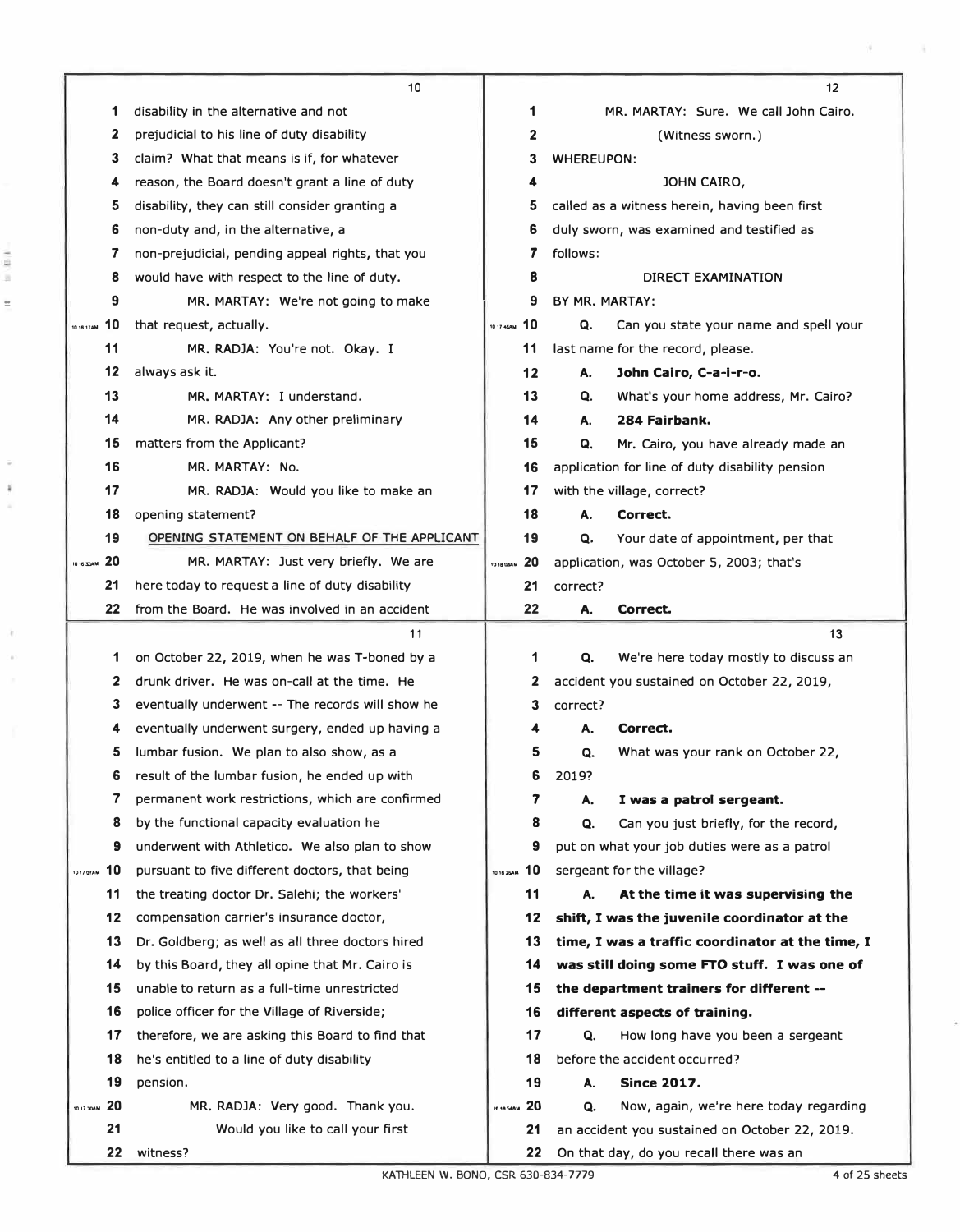|            |                 | 14                                               |                        | 16                                               |  |
|------------|-----------------|--------------------------------------------------|------------------------|--------------------------------------------------|--|
|            | 1               | emergency situation; is that correct?            | 1                      | Q.<br>While you're in the process of             |  |
|            | 2               | А.<br>I heard the emergency situation going      | 2                      | searching for the felony suspect, what happened? |  |
|            | 3               | on in Brookfield.                                | З                      | I was coming through the intersection<br>А.      |  |
|            | 4               | Q.<br>Can you describe what happened on that     | 4                      | at Washington, and I think it was Prairie on the |  |
|            | 5               | date?                                            | 5                      | cross section. And as I was coming through the   |  |
|            | 6               | А.<br>Originally, it came out as an armed        | 6                      | intersection, I was struck by David Franco       |  |
|            | 7               | robbery at a liquor store that had previously    | 7                      | (phonetic).                                      |  |
|            | 8               | had a homicide during an armed robbery. I        | 8                      | Who is that?<br>Q.                               |  |
|            | 9               | started responding to the area and dispatched    | 9                      | He's the other driver of Unit 1 from<br>А.       |  |
| 10192SAM   | 10              | the officer I was working with to the area as    | 10<br>10 21 14AM       | the accident.                                    |  |
|            | 11              | well.                                            | 11                     | Q.<br>Which side of the your patrol car did      |  |
|            | 12              | Q.<br>Do you know who that officer was?          | 12                     | he hit?                                          |  |
|            | 13              | А.<br>Mahanna.                                   | 13                     | The passenger's side.<br>А.                      |  |
|            | 14              | MR. RADJA: I'm sorry. Can you spell              | 14                     | Q.<br>What happened to you when he made          |  |
|            | 15              | the officer's last name?                         | 15                     | impact with the patrol car?                      |  |
|            | 16              | THE WITNESS: M-a-h-a-n-n-a.                      | 16                     | А.<br>I felt pain in my neck and my lower        |  |
|            | 17              | BY MR. MARTAY:                                   | 17                     | back. Just like most accidents, the pain was --  |  |
|            | 18              | Q.<br>As you were in the process of              | 18                     | I guess, it hurt, but it was manageable at the   |  |
|            | 19              | responding to this emergency situation, what     | 19                     | time. Then my car came to a stop and I exited    |  |
|            | 10 19 4 1 AM 20 | occurred?                                        | 20<br><b>1021 41AM</b> | the vehicle.                                     |  |
|            | 21              | А.<br>I believe I notified the dispatcher on     | 21                     | What happened to the guy who hit you?<br>Q.      |  |
|            | 22              | the side band 18 that I was responding. I        | 22                     | What happened? He was placed under<br>А.         |  |
|            |                 |                                                  |                        | 17                                               |  |
|            |                 | 15                                               |                        |                                                  |  |
|            | 1               | called the officer on 18 as well, which are our  | 1                      | arrest for DUI.                                  |  |
|            | 2               | side band -- Brookfield was utilizing the main   | 2                      | Was an ambulance called to the scene?<br>Q.      |  |
|            | 3               | band -- so I wouldn't interfere with their       | 3                      | I believe an ambulance was called. I<br>А.       |  |
|            | 4               | communication, and I responded to First Avenue.  | 4                      | refused treatment.                               |  |
|            | 5               | Then they said that they may have fled north.    | 5                      | Q.<br>Did you go to the emergency room that      |  |
|            | 6               | There was some communication that said they were | 6                      | day?                                             |  |
|            | 7               | fleeing north.                                   | 7                      | Not that day. I believe it was the<br>А.         |  |
|            | 8               | So I started heading to the area of              | 8                      | next day I went and saw my primary care doctor.  |  |
|            | 9               | First Avenue and Woodside and started going down | 9                      | Q.<br>Before you saw a doctor, did you           |  |
|            | 10 MAR 10       | Washington, figuring if they went north, I would | 1022 G3AM 10           | report this or fill out an accident report?      |  |
|            | 11              | be able to locate a vehicle in the area. I had   | 11                     | Yes. I contacted Lieutenant Lara at<br>А.        |  |
|            | 12              | previous information as well that -- eventually  | 12                     | the time and let him know about the accident.    |  |
|            | 13              | it came out it was an ATM theft and that Maywood | 13                     | Because I was involved in the accident, I didn't |  |
|            | 14              | had dealt with the same -- or similar to the one | 14                     | handle any of the documentation. I believe       |  |
|            | 15              | that occurred in Brookfield, and that they had   | 15                     | Officer Mahanna -- No.                           |  |
|            | 16              | shot at the police.                              | 16                     | <b>Brookfield handled the actual</b>             |  |
|            | 17              | Q.<br>Were your lights and sirens on at the      | 17                     | accident report and DUI arrest. Officer Mahanna  |  |
|            | 18              | time?                                            | 18                     | did subsequent reports and I did a report based  |  |
|            | 19              | А.<br>No.                                        | 19                     | off of the incident.                             |  |
| 10 20 47AM | 20              | Why not?<br>Q.                                   | 10 22 27 AM 20         | Q.<br>You said you went and saw your primary     |  |
|            | 21              | А.<br>I'm searching for a felony suspect.        | 21                     | care physician the day after the accident,       |  |

 $\sim$ 

Ÿ.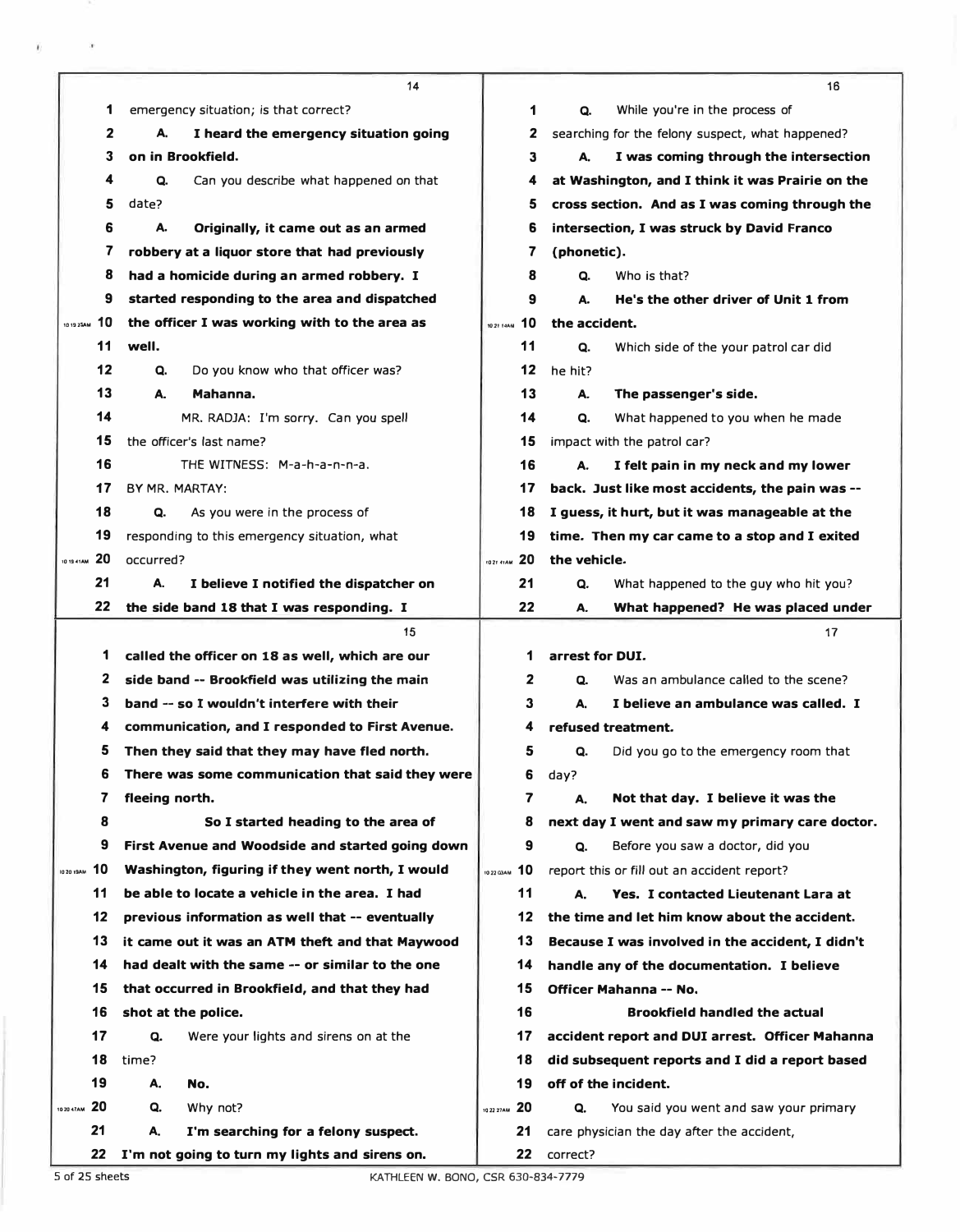| 1                 | 18<br>I believe it was the day after.<br>А.      | 1                       | 20<br>correct?                                   |
|-------------------|--------------------------------------------------|-------------------------|--------------------------------------------------|
| 2                 | Your primary care physician prescribed<br>Q.     | 2                       | Α.<br>Correct.                                   |
| 3                 | some pain meds for you and prescribed physical   | 3                       | Q.<br>At the request of the workers'             |
| 4                 | therapy, correction?                             | 4                       | compensation insurance carrier for the village,  |
| 5                 | А.<br>Correct.                                   | 5                       | they sent you for an evaluation with Dr. Edward  |
| 6                 | He also ended up prescribing X-rays of<br>Q.     | 6                       | Goldberg, who is at Midwest Orthopedics at Rush, |
| 7                 | your cervical spine and low back, correct?       | 7                       | correct?                                         |
| 8                 | Right.<br>Α.                                     | 8                       | А.<br>Correct.                                   |
| 9                 | The X-rays were taken on November 1,<br>Q.       | 9                       | Dr. Goldberg basically said he<br>Q.             |
| 10<br>10 ZZ 47 AM | 2019, so about ten days after the accident,      | 10<br><b>ID 24 19AM</b> | recommended or agreed with the treatment plan    |
| 11                | correct?                                         | 11                      | laid out by Dr. Salehi, correct?                 |
| 12                | Correct.<br>А.                                   | 12                      | Correct.<br>А.                                   |
| 13                | Q.<br>Then your doctor also prescribed an        | 13                      | You reported back to the pain<br>Q.              |
| 14                | MRI of your cervical spine and your lumbar       | 14                      | specialist on January 15, 2020, said that your   |
| 15                | spine. Those were also -- Those were done on     | 15                      | neck pain had decreased but you were still       |
| 16                | the same day, on November 13, 2019, correct?     | 16                      | having low back pain, correct?                   |
| 17                | А.<br>Correct.                                   | 17                      | А.<br>Correct.                                   |
| 18                | You were then referred to Dr. Sean<br>Q.         | 18                      | You had a second epidural injection<br>Q.        |
| 19                | Salehi, who is on orthopedic back surgeon, who   | 19                      | into your low back on January 24, 2020, correct? |
| 20<br>10 23 05AM  | you initially saw on November 11, 2019; is that  | 1024 41 AM 20           | А.<br>Correct.                                   |
| 21                | correct?                                         | 21                      | You returned to the pain specialist on<br>Q.     |
| 22                | А.<br>Correct.                                   | 22                      | February 12, 2020, and they were still           |
|                   | 19                                               |                         | 21                                               |
| 1                 | When you saw Dr. Salehi, he initially<br>Q.      | 1                       | prescribing additional injections, correct?      |
| 2                 | prescribed physical therapy for your low back    | 2                       | А.<br>Correct.                                   |
| 3                 | and your neck, correct?                          | 3                       | You went back and saw Dr. Salehi, your<br>Q.     |
|                   | Correct.<br>A.                                   | 4                       | spine surgeon, on February 25, 2020. He          |
| 5                 | You saw Dr. Salehi next on<br>Q.                 | 5                       | recommended you continue physical therapy but    |
| 6                 | November 25, 2019. So we're now about a month    | 6                       | you also, at that evaluation, had an initial     |
| 7                 | after the accident. He prescribed physical       | 7                       | discussion with him about having a fusion done   |
| 8                 | therapy and he also thought you were a candidate | 8                       | on your low back, correct?                       |
| 9                 | for epidural steroid injections, correct?        | 9                       | A.<br>Correct.                                   |
| 102330AN 10       | Correct.<br>А.                                   | 10<br>10 25 09 AM       | You had another injection, this time<br>Q.       |
| 11                | Q.<br>On November 27, 2019, you reported to      | 11                      | into your neck, done with the pain specialist on |
| 12                | the Midwest Pain and Anesthesia complaining of   | 12                      | February 28, 2020, correct?                      |
| 13                | low back pain, as well as neck pain, correct?    | 13                      | Correct.<br>А.                                   |
| 14                | Correct.<br>А.                                   | 14                      | You returned to the pain specialist on<br>Q.     |
| 15                | You had your initial low back epidural<br>Q.     | 15                      | March 11, 2020, recommended additional physical  |
| 16                | steroid injection performed with Midwest Pain    | 16                      | therapy, which you told him your low back pain   |
| 17                | and Anesthesia on December 18, 2019, so about    | 17                      | was getting worse but your neck was doing better |
| 18                | two months after the accident, correct?          | 18                      | at that point, correct?                          |
| 19                | I believe so, yes.<br>А.                         | 19                      | Correct.<br>Α.                                   |
| 20<br>10 23 SeaM  | Q.<br>Then you had a cervical epidural           | 10 25 354M 20           | April 7, 2020, you had a telehealth<br>Q.        |
| 21                | steroid injection, so a shot into your neck,     | 21                      | visit, kind of at the peak of COVID, I guess, at |
| 22                | done at the same place on January 7, 2020,       | 22                      | that time with Dr. Salehi. You told Dr. Salehi   |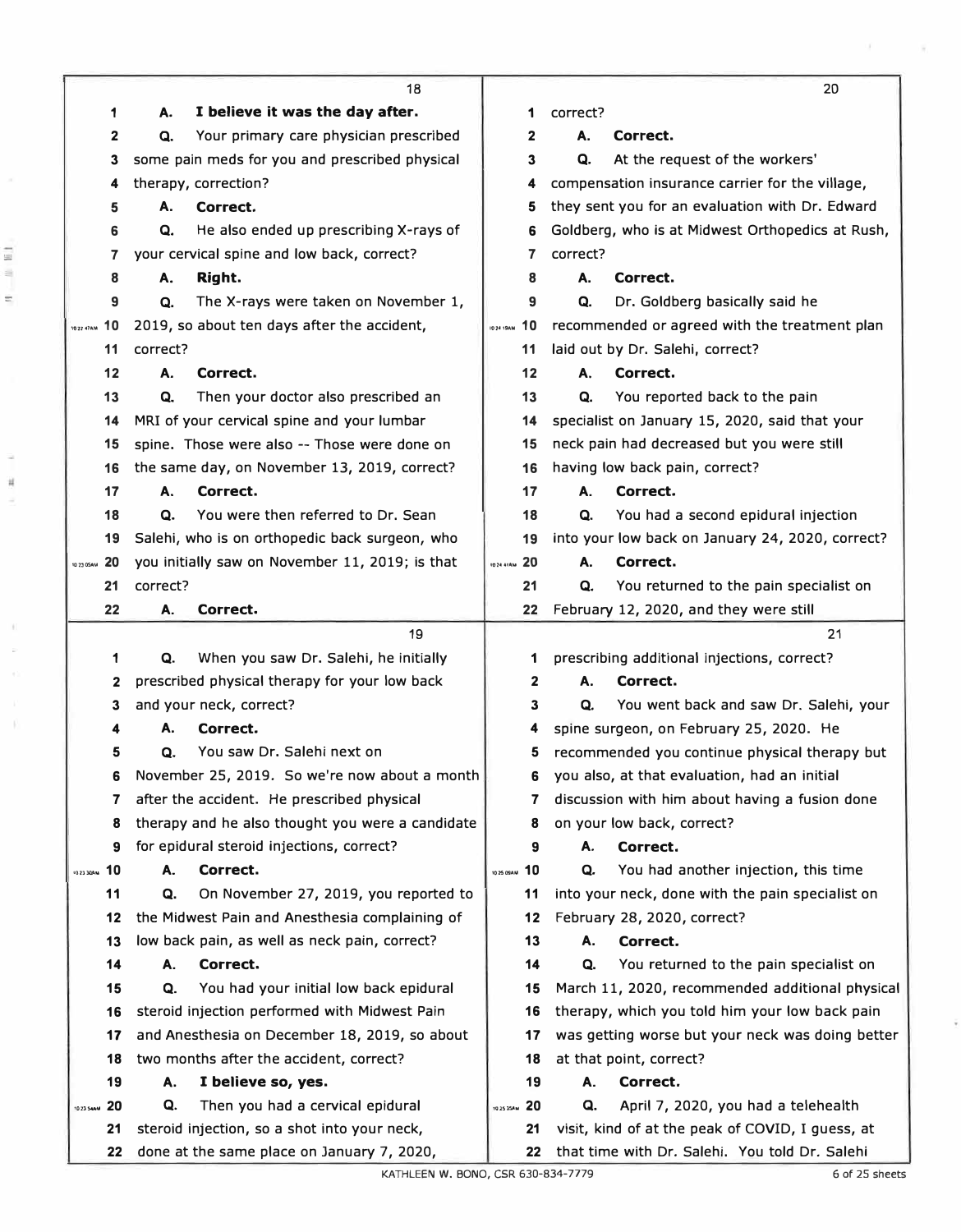|                  |                                                   | 22                                               |                   |              |          | 24                                               |
|------------------|---------------------------------------------------|--------------------------------------------------|-------------------|--------------|----------|--------------------------------------------------|
|                  | your neck pain was improving. He recommended<br>1 |                                                  |                   | 1            | А.       | Correct.                                         |
|                  | you continue pain meds. But at that point it<br>2 |                                                  |                   | $\mathbf{2}$ | Q.       | As of September 2020, he released you            |
|                  | was decided that, due to persistent low back<br>3 |                                                  |                   | 3            |          | to go back to work, desk work only, for four     |
|                  | 4                                                 | pain, you were going to undergo a lumbar fusion  |                   | 4            |          | hours a day, correct?                            |
|                  | surgery, correct?<br>5                            |                                                  |                   | 5            | А.       | Correct.                                         |
|                  | 6<br>А.                                           | Correct.                                         |                   | 6            | Q.       | You saw Dr. Salehi again on                      |
|                  | 7<br>Q.                                           | Dr. Salehi, also, at that point                  |                   | 7            |          | October 20, 2020. At that point he released you  |
|                  | 8                                                 | thought you could return to light-duty desk work |                   | 8            |          | to work but no lifting over 35 pounds, correct?  |
|                  | only, correct?<br>9                               |                                                  |                   | 9            | А.       | Correct.                                         |
| 10<br>10 26 03AM | А.                                                | Correct.                                         | 10 27 43AM        | 10           | Q.       | Your next evaluation with Dr. Salehi             |
| 11               | Q.                                                | Subsequent to your doctor prescribing            |                   | 11           |          | was on December 9, 2020. He released you to go   |
| 12               |                                                   | lumbar fusion surgery, the workers' compensation |                   | 12           |          | back to work with restrictions as to lifting,    |
| 13               |                                                   | insurance carrier sent you back for another      |                   | 13           |          | pushing, pulling. You told him you were          |
| 14               |                                                   | evaluation with Dr. Goldberg and you saw him on  |                   | 14           |          | developing some neck pain while in physical      |
| 15               | May 27, 2020, correct?                            |                                                  |                   | 15           |          | therapy and you also developed some numbness     |
| 16               | А.                                                | Correct.                                         |                   | 16           |          | going down to your right leg, correct?           |
| 17               | Q.                                                | You told Dr. Goldberg your neck pain             |                   | 17           | А.       | Correct.                                         |
| 18               |                                                   | was basically resolved but you reviewed with him |                   | 18           | Q.       | He prescribed ongoing medications for            |
| 19               |                                                   | the recommendation for the L-4 -- I'm sorry --   |                   | 19           |          | you, kept you on light-duty desk work only,      |
| 20<br>10 26 26AM |                                                   | L5-S1 fusion that had been recommended by        |                   |              | correct? |                                                  |
| 21               | Dr. Salehi, correct?                              |                                                  |                   | 21           | А.       | Correct.                                         |
| 22               | А.                                                | Correct.                                         |                   | 22           | Q.       | You saw Dr. Salehi the next month,               |
|                  |                                                   | 23                                               |                   |              |          | 25                                               |
|                  | 1<br>Q.                                           | Dr. Goldberg, again, the workers'                |                   | 1            |          | January 13, 2021. You told him your low back     |
|                  | 2                                                 | compensation insurance carrier's doctor, thought |                   | 2            |          | pain had returned, you were having some numbness |
|                  | 3                                                 | you were a good candidate for the lumbar fusion, |                   | 3            |          | going down to your right hand, and he            |
|                  | correct?<br>4                                     |                                                  |                   | 4            |          | recommended an updated cervical or neck MRI,     |
|                  | 5<br>А.                                           | Correct.                                         |                   | 5            | correct? |                                                  |
|                  | 6<br>Q.                                           | Dr. Salehi did surgery on June 17,               |                   | 6            | А.       | Correct.                                         |
| 7                |                                                   | 2020. You had an L5-S1, so low back fusion, put  |                   | 7            | Q.       | You had a cervical MRI done on                   |
| 8                |                                                   | an interbody cage, put in a bone matrix, and     |                   | 8            |          | January 21, 2021, which showed you had some disc |
| 9                |                                                   | also put in pentacle screws for the fixation of  |                   | 9            |          | height loss, which was collapsing of the discs   |
| 10<br>1026 59AM  | the cage, correct?                                |                                                  | 10 28 35AM        | 10           |          | in your neck, correct?                           |
| 11               | А.                                                | Correct.                                         |                   | 11           | А.       | Correct.                                         |
| 12               | Q.                                                | Is that still in place today?                    |                   | 12           | Q.       | The workers' compensation insurance              |
| 13               | Yes.<br>А.                                        |                                                  |                   | 13           |          | carrier sent you back to Dr. Goldberg for        |
| 14               | Q.                                                | Dr. Salehi, two weeks postop, he                 |                   | 14           |          | another evaluation. This one was done on         |
| 15               |                                                   | recommended additional pain meds and took you    |                   | 15           |          | February 3, 2021. And at that evaluation         |
| 16               | off work, correct?                                |                                                  |                   | 16           |          | Dr. Goldberg recommended you complete work       |
| 17               | А.                                                | Correct.                                         |                   | 17           |          | conditioning and thought you would be at maximum |
| 18               | Q.                                                | You had a follow-up evaluation with              |                   | 18           |          | medical improvement and be able to return to     |
| 19               |                                                   | Dr. Salehi in August 2020, and you saw him again |                   | 19           |          | work on a part-time basis, correct?              |
| 20<br>10 27 16AM |                                                   | on September 4, 2020; he was still prescribing   | -20<br>10 28 55AM |              | А.       | Correct.                                         |
| 21               |                                                   | you physical therapy now for your low back,      |                   | 21           | Q.       | You saw Dr. Salehi on March 10, 2021,            |
|                  | 22<br>correct?                                    |                                                  |                   | 22           |          | at which point Dr. Salehi provided you with a    |

ï

7 of 25 sheets KATHLEEN W. BONO, CSR 630-834-7779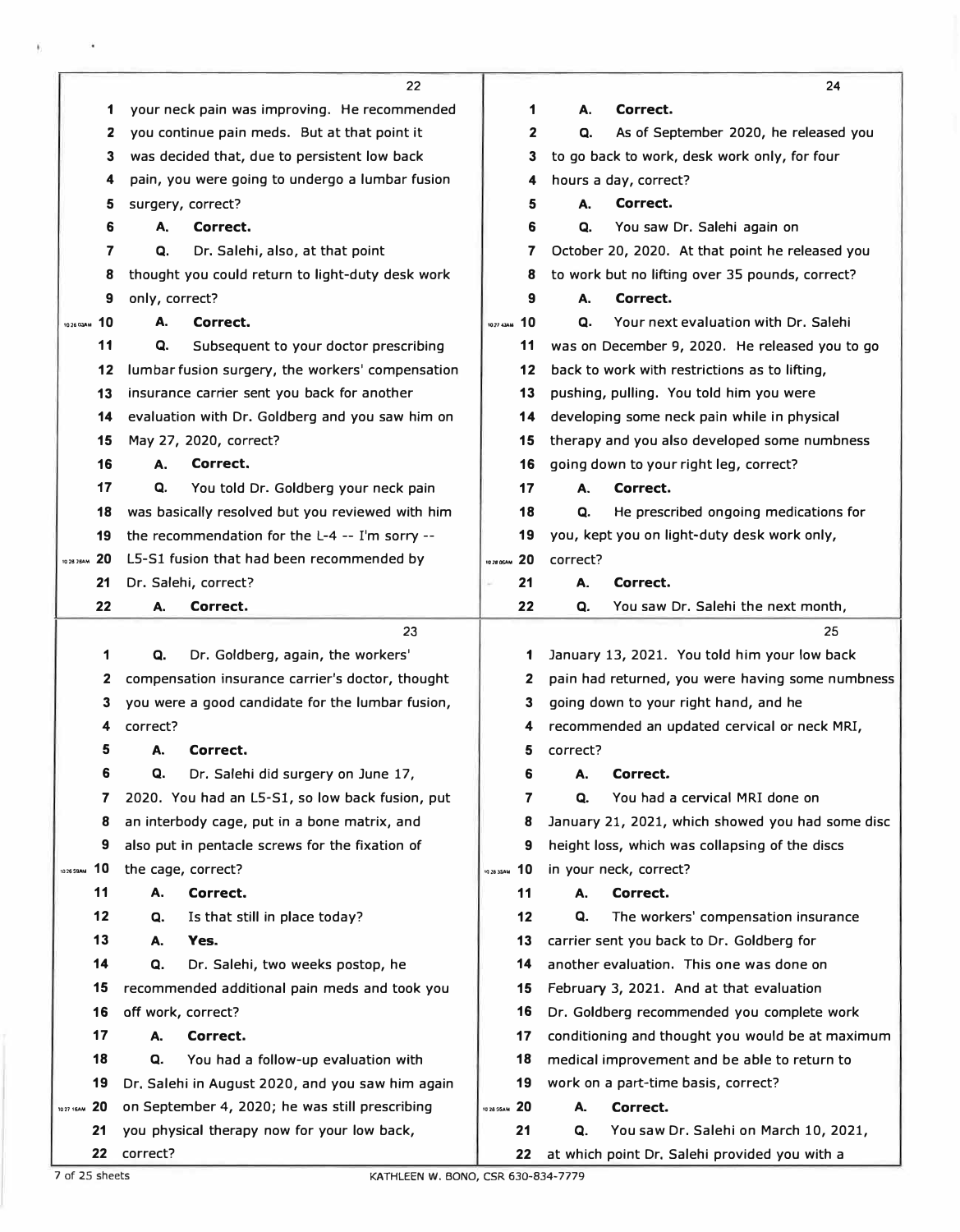|                        |          | 26                                               |                  |                | 28                                               |
|------------------------|----------|--------------------------------------------------|------------------|----------------|--------------------------------------------------|
| 1                      |          | permanent medium work restriction, correct?      | 1                |                | you saw Dr. Peters, P-e-t-e-r-s, correct?        |
| $\mathbf{2}$           | А.       | Correct.                                         | 2                | А.             | Correct.                                         |
| 3                      | Q.       | You were also prescribed a functional            | 3                | Q.             | When you saw Dr. Huddleston, Dr. Lami,           |
| 4                      |          | capacity evaluation, correct?                    | 4                |                | or Dr. Peters, did they ask you for a history of |
| 5                      | А.       | Correct.                                         | 5                | what occurred? |                                                  |
| 6                      | Q.       | You had a functional capacity                    | 6                | А.             | Yes.                                             |
| 7                      |          | evaluation done at Athletico on March 22, 2021,  | 7                | Q.             | Did you go through your medical                  |
| 8                      | correct? |                                                  | 8                |                | history with each of these doctors?              |
| 9                      | А.       | Correct.                                         | 9                | Α.             | Yes.                                             |
| 10<br>10 29 19AM       | Q.       | That functional capacity evaluation              | 10<br>10 30 42AM | Q.             | These doctors performed a physical               |
| 11                     |          | takes about four hours, correct?                 | 11               | examination?   |                                                  |
| 12                     | Α.       | Correct.                                         | 12               | А.             | Yes.                                             |
| 13                     | Q.       | They place you through a battery of              | 13               | Q.             | At the current time, John, do you have           |
| 14                     | tests?   |                                                  | 14               |                | any formal medical care scheduled with any of    |
| 15                     | Α.       | Correct.                                         | 15               |                | your doctors, including Dr. Salehi?              |
| 16                     | Q.       | And then they generated a report that            | 16               | Α.             | No.                                              |
| 17                     |          | said you gave a consistent effort and showed you | 17               | Q.             | As you sit here today, do you still              |
| 18                     |          | cannot perform the physical capabilities, you    | 18               | have pain?     |                                                  |
| 19                     |          | cannot tolerate all relevant job functions of a  | 19               | А.             | Yes.                                             |
| 20<br><b>1029 38AM</b> |          | police officer, correct?                         | 20<br>10 30 59AM | Q.             | How often do you notice the pain?                |
| 21                     | А.       | Correct.                                         | 21               | А.             | Daily.                                           |
| 22                     | Q.       | The tests also showed you can only               | 22               | Q.             | Where do you notice the pain, in                 |
|                        |          |                                                  |                  |                |                                                  |
|                        |          | 27                                               |                  |                | 29                                               |
| 1                      |          | lift up to 25 pounds, correct?                   | 1                |                | particular, specifically?                        |
| 2                      | А.       | Correct.                                         | 2                | А.             | My lower back. My right leg I still              |
| 3                      | Q.       | You saw Dr. Salehi for a follow-up on            | 3                |                | have numbness down to my big toe. My big toe,    |
| 4                      |          | April 6, 2021, and he provided to you with       | 4                |                | as I explained to the three doctors in December, |
| 5                      |          | permanent work restrictions pursuant to the      | 5                |                | I have some feeling coming back in my big toe.   |
| 6                      |          | results of the functional capacity evaluation,   | 6                |                | Most of it goes from my lower back to the        |
| 7                      | correct? |                                                  | 7                |                | outside of my right leg and then down to my toe. |
| 8                      | Α.       | Correct.                                         | 8                | My neck --     |                                                  |
| 9                      | Q.       | You saw Dr. Goldberg again. This is              | 9                | Q.             | Hold on. Sorry. How often do you                 |
| 10<br>10 30 0 2AM      |          | the fourth evaluation with the insurance         | 10<br>IO 31 33AM |                | notice the numbness in your leg? Is that --      |
| 11                     |          | company's doctor. Dr. Goldberg also said that    | 11               | А.             | Daily. Every day.                                |
| 12                     |          | you were at maximum medical improvement, that    | 12               |                | As far as my neck is concerned, I                |
| 13                     |          | you had plateaued, and he put you back to work   | 13               |                | have pain, headaches, I feel like there's almost |
| 14                     |          | but only pursuant to the restrictions laid out   | 14               |                | like -- it's not, like, constant pain but, like, |
| 15                     |          | in the functional capacity evaluation, correct?  | 15               |                | a fogginess since the accident through the back  |
| 16                     | А.       | Correct.                                         | 16               |                | of my neck, and most of it from the lower part   |
| 17                     | Q.       | In addition to those doctors, the                | 17               |                | of my neck to the right side and up through the  |
| 18                     |          | Board also sent you for three evaluations,       | 18               |                | back of my head. Then, you know, if I overexert  |
| 19                     | correct? |                                                  | 19               |                | myself, I guess, I'll have pain up through the   |
| -20<br>10 30 ZZAM      | А.       | Correct.                                         | 103209AN 20      |                | back of my head. Some days it's bad. Some days   |
| 21                     | Q.       | You saw Dr. Huddleston,                          | 21               |                | it's not bad. It just kind of depends on what    |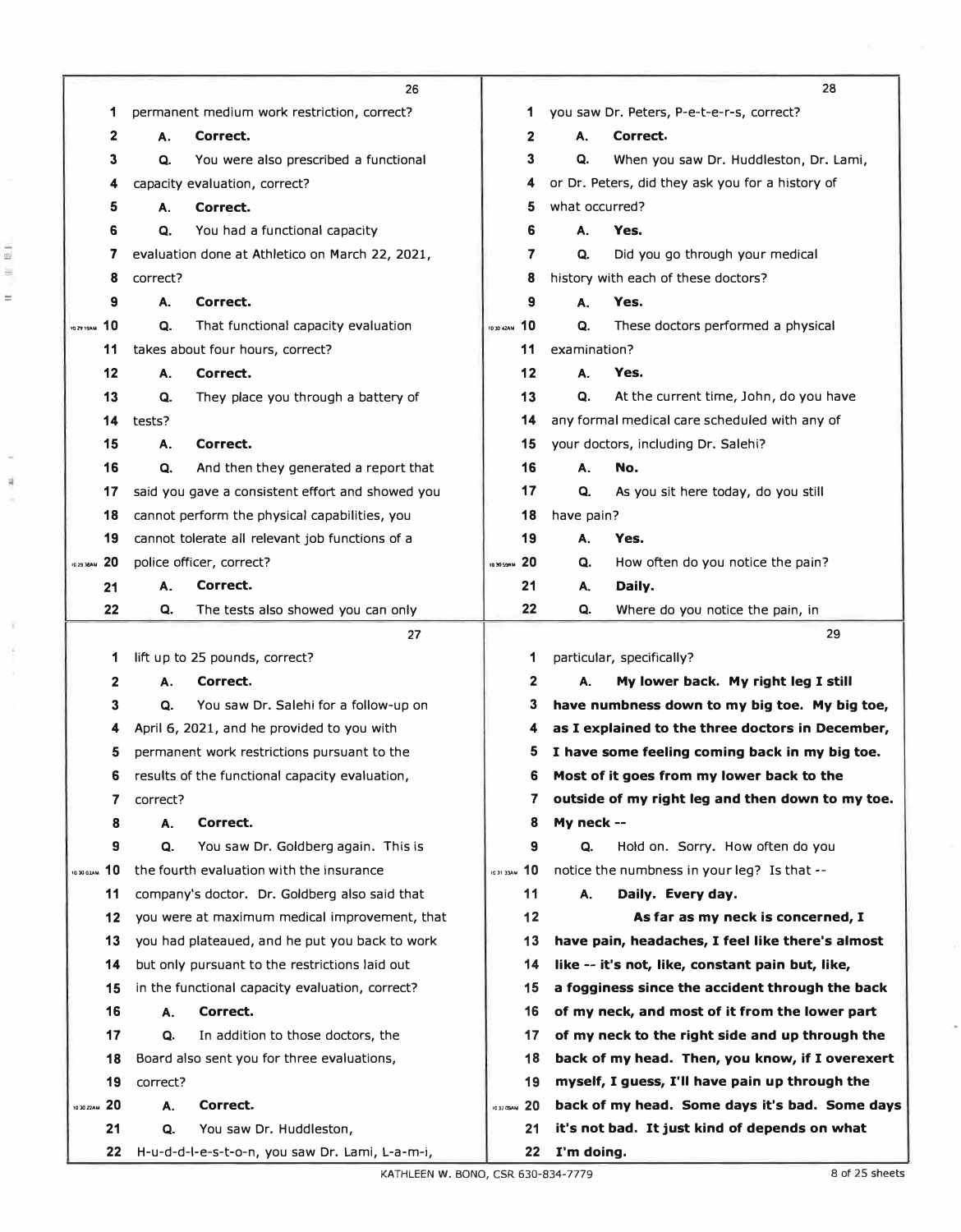|              |    | 30                                               |                  | 32                                               |
|--------------|----|--------------------------------------------------|------------------|--------------------------------------------------|
|              | 1  | Are you still taking any medications?<br>Q.      | 1                | to push something up, I'll get into my lower     |
|              | 2  | А.<br>I take ibuprofen and Extra Strength        | 2                | neck where it will start to hurt. You know, the  |
|              | 3  | Tylenol. And in order to make it so I don't      | 3                | difference being if I extend my arms out and     |
|              | 4  | have to take, you know, ibuprofen daily because  | 4                | lift from here, you're using your shoulders or   |
|              | 5  | it's not good for you -- it raises your blood    | 5                | your back primarily. If I put my hands closer,   |
|              | 6  | pressure -- I started taking apple cider         | 6                | you're using neck muscles. I avoid anything      |
|              | 7  | vinegar, just sort of a natural form of          | 7                | where I have to lift above my head where my      |
|              | 8  | anti-inflammatory.                               | 8                | hands are close together. If I can widen my --   |
|              | 9  | Q.<br>How often are you taking the               | 9                | I guess, widen my grip or whatever, if I can do  |
| 1032 45AM 10 |    | ibuprofen?                                       | 1034 57AM 10     | something to adjust, I can.                      |
|              | 11 | А.<br>It depends. If I know I'm going to be      | 11               | The functional capacity -- The<br>Q.             |
|              | 12 | doing something that's going to be -- either     | 12               | functional capacity evaluation said you had a    |
|              | 13 | standing or sitting or, you know, something I'll | 13               | 35-pound lifting restriction. Is that kind of    |
|              | 14 | be doing for a long duration of time, I'll take  | 14               | your pain threshold is up to 35 pounds?          |
|              | 15 | it before because I know what the pain is going  | 15               | А.<br>I would say, yeah, it's in that area.      |
|              | 16 | to be like. That's dependent.                    | 16               | Q.<br>As you sit here today -- You served,       |
|              | 17 | The Tylenol is the same. If I'm                  | 17               | what, 16 years before this accident occurred.    |
|              | 18 | having pain right now, I'll take the Tylenol     | 18               | As you sit here today, do you think you're       |
|              | 19 | most of the time. If it's something I have to    | 19               | capable of returning to work as a full-time      |
| MAC / CC 01  | 20 | prepare for, I'll take the ibuprofen beforehand. | 10 35 27 AM 20   | police officer?                                  |
|              | 21 | Q.<br>Other than the medications, are you        | 21               | No.<br>А.                                        |
|              | 22 | doing anything else when you notice the pain?    | 22               | Why not?<br>Q.                                   |
|              |    | 31                                               |                  | 33                                               |
|              | 1  | A.<br>When I sleep is where it's the worst,      | 1                | I think I would struggle in an<br>A.             |
|              | 2  | I would say. I wake up, I don't know, three or   | 2                | altercation with somebody. I think it would      |
|              | 3  | four times a night. Every time I twist --        | 3                | be -- I would feel a significant amount of pain, |
|              | 4  | That's where the twisting hurts, I guess, is     | 4                | whether it be in my back, my neck, or both. You  |
|              | 5  | mostly when I'm sleeping.                        | 5                | know, situations where I might have to back      |
|              | 6  | Q.<br>Twisting your low back?                    | 6                | somebody up or, you know, remove somebody from a |
|              | 7  | А.<br>Yes. You know, if I turn my legs           | 7                | situation that might be dangerous, you know,     |
|              | 8  | first while I'm sleeping, I'll wake up. A lot    | 8                | somebody got hurt or somebody got shot and I had |
|              | 9  | of times it's just a sharp pain that will jolt   | 9                | to move them, I would struggle to do so, I       |
| 1033 47AM 10 |    | me and I'll kind of wake up from it. Then my     | 10 35 58AM 10    | believe.                                         |
|              | 11 | neck I feel not so much when I'm sleeping. Then  | 11               | Q.<br>Regarding your work, you did return to     |
|              | 12 | again if I'm -- If I stand for a long, long time | 12               | work here for a while with the village as a      |
|              | 13 | without sitting down, standing up, kind of going | 13               | light-duty desk worker, correct?                 |
|              | 14 | back and forth, I'll feel the pain in my lower   | 14               | А.<br>Correct.                                   |
|              | 15 | back.                                            | 15               | How long did they accommodate you for?<br>Q.     |
|              | 16 | Q.<br>Are there any activities that you do       | 16               | It was quite a few months. I believe<br>А.       |
|              | 17 | throughout just regular life that bring on pain? | 17               | it was February through right up until I had     |
|              | 18 | А.<br>If I have to lift something from the       | 18               | surgery, so it was, like, February to almost     |
|              |    |                                                  |                  |                                                  |
|              | 19 | floor up, that hurts. Again, if I keep my legs   | 19               | June. June 15 might have been my last day, I     |
| 10 34 24AM   | 20 | straight and kind of bend forward and lift       | 20<br>10 36 24AM | think.                                           |
|              | 21 | something up off of the ground. And, mostly, I   | 21               | Q.<br>So you haven't worked for the village      |

 $\bar{\sigma}$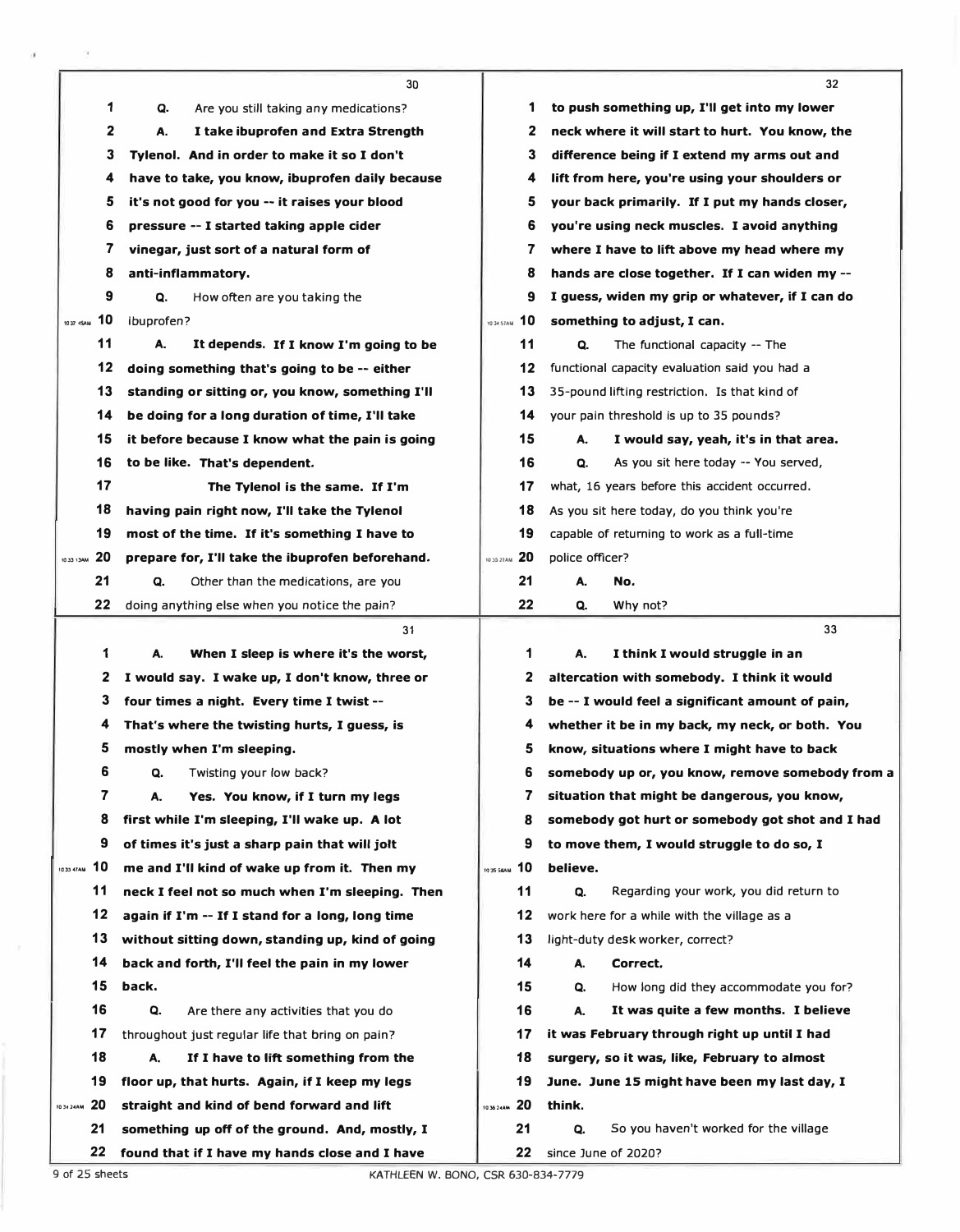|                        | 34                                               |                  | 36                                               |
|------------------------|--------------------------------------------------|------------------|--------------------------------------------------|
| 1                      | No.<br>А.                                        | 1                | Q.<br>What's your current status with the        |
| 2                      | Have you collected benefits since<br>Q.          | 2                | department, if you know?                         |
| 3                      | June 2020?                                       | 3                | I don't know.<br>А.                              |
| 4                      | А.<br>Yes.                                       | 4                | Q.<br>Are you on payroll? Are you being          |
| 5                      | From workers' compensation?<br>Q.                | 5                | paid by the department in any capacity?          |
| 6                      | А.<br>Nothing else besides -- I mean,            | 6                | А.<br>No.                                        |
| 7                      | strictly from workers' comp.                     | 7                | Q.<br>Have you exhausted any time you may        |
| 8                      | Q.<br>You didn't collect any other outside       | 8                | have had on the books, like, sick time, vacation |
| 9                      | benefits?                                        | 9                | time, comp time?                                 |
| 10<br>1036 43AM        | Α.<br>No.                                        | 10<br>10:38 12AM | I'm not aware if I am -- I was<br>А.             |
| 11                     | Q.<br>Any other long-term disability?            | 11               | informed that I did exhaust whatever time that I |
| 12                     | No.<br>Α.                                        | 12               | did have.                                        |
| 13                     | Q.<br>Short-term disability?                     | 13               | Q.<br>The last day that you worked in any        |
| 14                     | А.<br>No.                                        | 14               | capacity for the police department was when?     |
| 15                     | Q.<br>While I know it's not part of the          | 15               | А.<br>June of 2020 -- 2020 -- It was, what,      |
| 16                     | hearing today, it's your intention to apply for  | 16               | 2020?                                            |
| 17                     | PSEBA benefits, assuming this Board grants your  | 17               | MR. MARTAY: Surgery was June 17th, so            |
| 18                     | line of duty disability pension, correct?        | 18               | I think he worked up until the surgery.          |
| 19                     | Α.<br>Correct.                                   | 19               | BY MR. RADJA:                                    |
| 20<br>10 37 02AM       | MR. MARTAY: I have nothing further.              | 10 38 40AM 20    | So since the surgery, you haven't<br>Q.          |
| 21                     | MR. RADJA: If it's okay with the                 | 21               | performed either light duty --                   |
| 22                     | Members of the Board, I have follow-up           | 22               | No.<br>А.                                        |
|                        | 35                                               |                  | 37                                               |
| 1                      | questions. And if any of the trustees have       | 1                | Q.<br>If the Board were to award you             |
| 2                      | questions, you can certainly can ask those once  | 2                | benefits today -- and this may be a question for |
| 3                      | I'm done, if that works.                         | 3                | your counsel -- are you asking it to be          |
| 4                      | <b>CROSS-EXAMINATION</b>                         |                  | effective June 16th of 2020, the day you left    |
| 5                      | BY MR. RADJA:                                    | 5                | the payroll?                                     |
| 6                      | Good morning, Officer. Officer Cairo,<br>Q.      | 6                | MR. MARTAY: Yes.                                 |
| 7                      | my name is Tom Radja. I represent the Board.     | 7                | BY MR. RADJA:                                    |
| 8                      | Counsel did an excellent job of going through    | 8                | Did the municipality provide you PEDA<br>Q.      |
| 9                      | your medical history, so I'm going to do my best | 9                | benefits?                                        |
| 10<br><b>ID37 24AM</b> | not to ask you stuff you have already answered.  | 1039 DIAN 10     | Yes.<br>А.                                       |
| 11                     | Just some follow-up questions I have for the     | 11               | Q.<br>So you received 100 percent of your        |
| 12                     | record.                                          | 12               | salary from the date of injury?                  |
| 13                     | You're currently age 41?                         | 13               | Yes.<br>Α.                                       |
| 14                     | Correct.<br>Α.                                   | 14               | Have you filed a workers' compensation<br>Q.     |
| 15                     | Q.<br>Do you have any children that are          | 15               | claim regarding the October incident?            |
| 16                     | dependent on you?                                | 16               | Yes.<br>А.                                       |
| 17                     | I have two.<br>А.                                | 17               | What's the status of that? Has there<br>Q.       |
| 18                     | Can you tell us their names and ages?<br>Q.      | 18               | been a settlement, are you going go to trial,    |
| 19                     | Patrick Cairo, he's six, and Joseph<br>А.        | 19               | or $-$                                           |
| 20<br>10 37 40AM       | Cairo, he's three.                               | 10 39 Z&AM 20    | MR. MARTAY: It's still pending. It               |
| 21                     | Q.<br>You're married?                            | 21               | has not settled.                                 |
| 22                     | Yes.<br>А.                                       | 22               |                                                  |

A.

 $\langle \psi \rangle$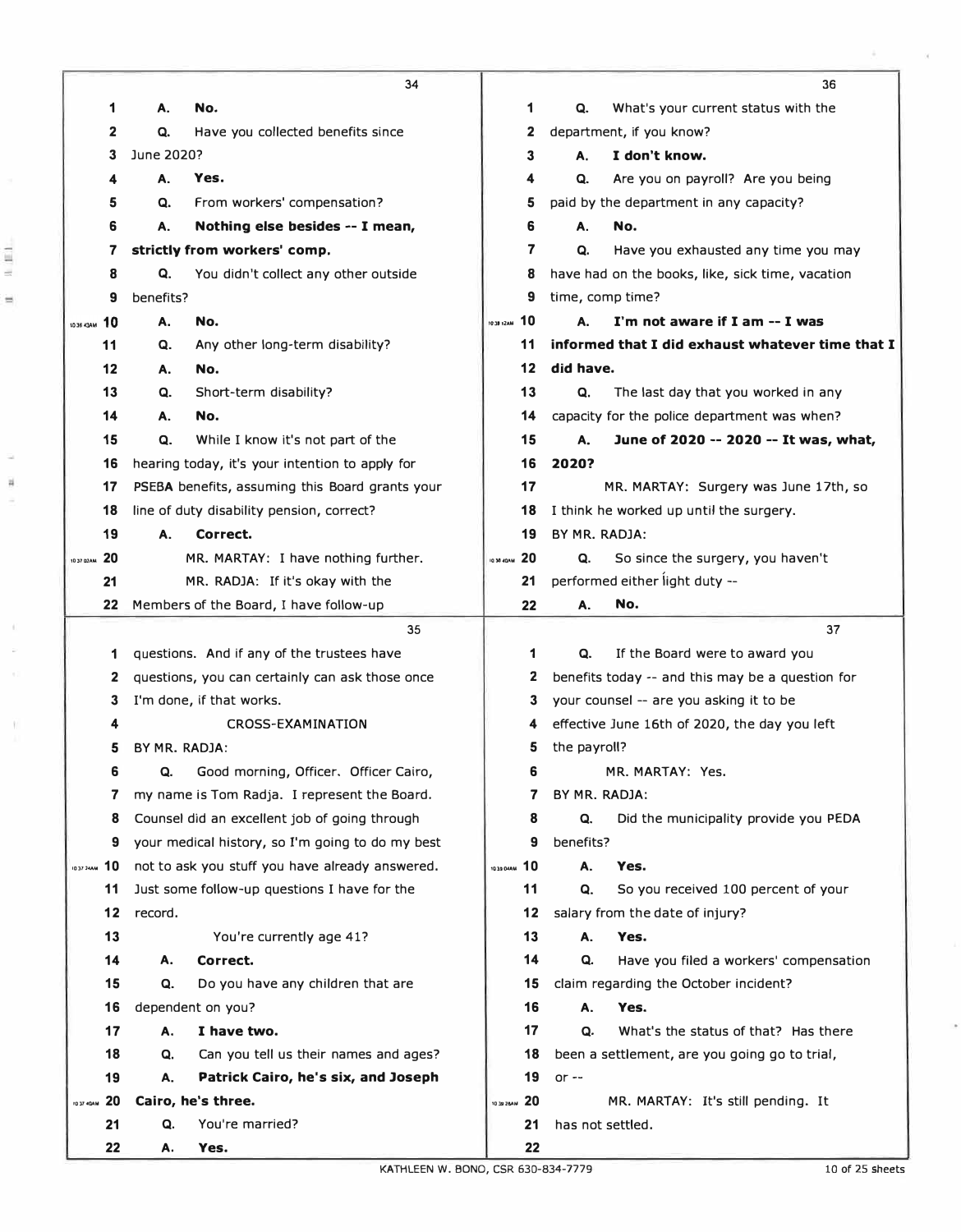|                  |               | 38                                              |               |                | 40                                              |
|------------------|---------------|-------------------------------------------------|---------------|----------------|-------------------------------------------------|
| 1                | BY MR. RADJA: |                                                 | 1             | Q.             | You said it's a part-time position?             |
| $\mathbf{2}$     | Q.            | You understand that the Board could             | $\mathbf{2}$  | А.             | Yes.                                            |
| 3                |               | potentially receive an offset, depending on how | 3             | Q.             | Any other employment?                           |
| 4                |               | that settlement or trial goes, so we would      | 4             | А.             | Nothing now, no.                                |
| 5                |               | retain jurisdiction over your case for that     | 5             | Q.             | Did the municipality dispute your               |
| 6                | event?        |                                                 | 6             |                | entitled to TTD benefits?                       |
| 7                | А.            | Absolutely.                                     | 7             | А.             | No.                                             |
| 8                | Q.            | Are you represented by the same                 | 8             | Q.             | Did they dispute your entitlement to            |
| 9                |               | attorneys representing you here today?          | 9             | PEDA benefits? |                                                 |
| 10 39 52AM 10    | А.            | Yes.                                            | 10 41 33AM 10 | А.             | No.                                             |
| 11               |               | MR. MARTAY: Yes.                                | 11            | Q.             | Do you know, does the Riverside Police          |
| 12               | BY MR, RADJA: |                                                 | 12            |                | Department Municipality have a permanent        |
| 13               | Q.            | Are TTD benefits ongoing?                       | 13            |                | light-duty assignment available?                |
| 14               |               | MR. MARTAY: You haven't received a              | 14            | А.             | I don't believe so, no.                         |
| 15               |               | check from workers' comp lately, have you?      | 15            | Q.             | Switching gears to the injury date.             |
| 16               |               | THE WITNESS: No.                                | 16            |                | On October 22 of 2019, was that -- were you out |
| 17               | BY MR. RADJA: |                                                 | 17            |                | on a dispatch call at that time?                |
| 18               | Q.            | When was the last check you received            | 18            | А.             | Dispatched call, no. It was                     |
| 19               | TTD benefits? |                                                 | 19            |                | dispatched to Brookfield, but they were calling |
| 20<br>10 40 05AM | А.            | I can't remember if it was                      | 1042 DAM 20   |                | for assistance from other jurisdictions in the  |
| 21               |               | January 21st or 27th.                           | 21            | area.          |                                                 |
| 22               | Q.            | Of this year?                                   | 22            | Q.             | And that's what you were responding             |
|                  |               | 39                                              |               |                | 41                                              |
| 1                | А.            | Yes.                                            | 1             | to?            |                                                 |
| 2                | Q.            | As you sit here today, you're not               | 2             | А.             | Yes.                                            |
| 3                |               | receiving any income?                           | 3             | Q.             | You mentioned there was one other               |
|                  | А.            | I started working part-time at Triton           | 4             |                | officer on shift with you pursuing that call as |
| 5                | College.      |                                                 | 5             | well?          |                                                 |
| 6                | Q.            | What do you do at Triton College?               | 6             | А.             | Correct.                                        |
| 7                | А.            | Criminal justice instructor adjunct.            | 7             | Q.             | That was Mahanna; is that right?                |
| 8                | Q.            | I'm sorry?                                      | 8             | А.             | Correct.                                        |
| 9                | Α.            | Adjunct criminal justice instructor.            | 9             | Q.             | When you were struck by the other               |
| 10<br>10 40 29AM | Q.            | I assume that position doesn't involve          | 10 42 30AM 10 |                | vehicle, do you know if Officer Mahanna         |
| 11               |               | any physical work?                              | 11            |                | responded to the scene?                         |
| 12               | А.            | I have the opportunity to stand, sit.           | 12            | А.             | He did.                                         |
| 13               |               | You know, I try to adjust between the two. They | 13            | Q.             | Was there any other Riverside police            |
| 14               |               | have, you know, given me the leeway to -- I     | 14            |                | personnel on the scene?                         |
| 15               |               | don't have to be in one position. I can move    | 15            | А.             | No. It was just the two of us                   |
| 16               |               | around. And I do have the opportunity to sit    | 16            | working.       |                                                 |
| 17               |               |                                                 |               |                |                                                 |
|                  |               | down. I can teach the entire class, if I wanted | 17            | Q.             | As part of the records, it looks like           |
| 18               |               | to, sitting down. So, yeah, I'm not receiving   | 18            |                | there was -- Irma prepared, looks like, a       |
| 19               |               | any benefits from them. Classes aren't          | 19            |                | nonworkers' compensation accident report form.  |
| 10 41 03AM 20    |               | guaranteed. So it's kind of sporadic. You       | 1043 19AM 20  |                | That's in the record at Page 1155 and 1156. In  |
| 21               |               | know, if it's open, you'll get something. If    | 21            |                | the comments it says you refused medical        |

11 of 25 sheets KATHLEEN W. BONO, CSR 630-834-7779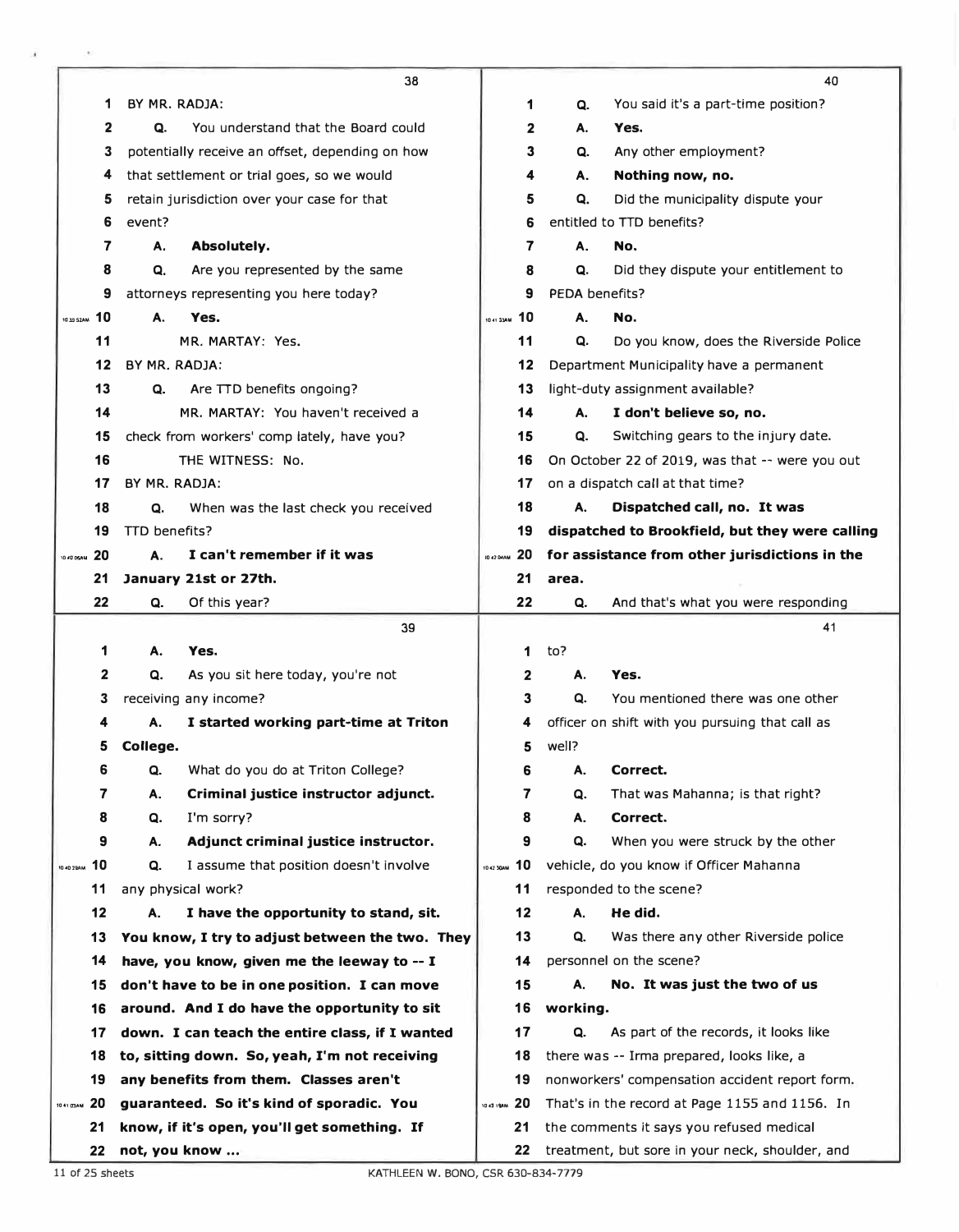|            |     | 42                                              |                   | 44                                               |
|------------|-----|-------------------------------------------------|-------------------|--------------------------------------------------|
|            | 1   | lower back.                                     | 1                 | Q.<br>Have you had to testify?                   |
|            | 2   | Why did you refuse medical                      | 2                 | I have not had to testify yet.<br>А.             |
|            | 3   | treatment at that time?                         | 3                 | Q.<br>Since the date of the incident, you        |
|            | 4   | There was only two of us working at<br>А.       | 4                 | have not returned to a full-duty capacity?       |
|            | 5   | any -- at the time the accident occurred, at    | 5                 | А.<br>No.                                        |
|            | 6   | 1:30 in the morning. I didn't feel the pain at  | 6                 | Prior to October 22nd, 2019, had you<br>Q.       |
|            | 7   | the time. Like I said, it was manageable at the | 7                 | had any treatment for your low back or neck      |
|            | 8   | time right after the accident, which is common  | 8                 | pain?                                            |
|            | 9   | in car accidents. There's times you won't feel  | 9                 | А.<br>For minor -- What I thought at the         |
| 104352AM   | 10  | pain for one or two days. At the time I thought | 1045 03 AM 10     | time was probably significant pain. But          |
|            | 11  | it was manageable, and I didn't want to have    | 11                | compared to what I have gone through, it's       |
|            | 12  | somebody else come in at 2:00 in the morning. I | 12                | nothing compared to what I experienced after the |
|            | 13  | thought I could get through the shift.          | 13                | accident. I did have where I was prescribed      |
|            | 14  | Did you finish your shift?<br>Q.                | 14                | medication, I think, on one occasion -- one or   |
|            | 15  | I did.<br>А.                                    | 15                | maybe two occasions for lower back pain.         |
|            | 16  | What time did your shift end?<br>Q.             | 16                | When was that?<br>Q.                             |
|            | 17  | 6:30 in the morning.<br>А.                      | 17                | I can't remember offhand.<br>А.                  |
|            | 18  | That would be the next day?<br>Q.               | 18                | Q.<br>Five years ago? Ten years ago?             |
|            | 19  | А.<br>Same day.                                 | 19                | А.<br>It was quite a while ago. Again, I         |
| 10-44-11AM | 20  | Oh, same day. Gotcha.<br>Q.                     | 20<br>10 46 34AM  | can't -- I would have to say it was probably     |
|            | 21  | You indicated you got treatment the             | 21                | about five years ago.                            |
|            | 22  | next day with your primary care physician?      | 22                | Q.<br>Was it a physician that prescribed you     |
|            |     | 43                                              |                   | 45                                               |
|            | 1   | I believe it was that day or the day<br>А.      | 1                 | medication?                                      |
|            | 2   | after. I can't remember. I think it was that    | 2                 | Yes. I believe it was at my former<br>А.         |
|            | 3   | day that I either contacted him or I went to go | 3                 | doctor's office.                                 |
|            | 4   | see him.                                        | 4                 | Who is that?<br>Q.                               |
|            | 5   | Who is your primary care physician?<br>Q.       | 5                 | I can't remember his name offhand. It<br>А.      |
|            | 6   | Osorio.<br>Α.                                   | 6                 | was through Riverside Family Practice.           |
|            | 7   | Q.<br>The driver that struck you, did he go     | 7                 | Had you had any injuries to your<br>Q.           |
|            | 8   | away in an ambulance?                           | 8                 | back -- lower back or neck, prior to October     |
|            | 9   | А.<br>No. He was taken into custody.            | 9                 | of 2019?                                         |
| 10 44 SSAM | 10  | Q.<br>Did he sustain any injuries, do you       | 10<br>10 47 04 AM | Nothing formal, no.<br>А.                        |
|            | 11  | know?                                           | 11                | When you say "nothing formal," what do<br>Q.     |
|            | 12  | Α.<br>No, I don't think so.                     | 12                | you mean?                                        |
|            | 13  | Do you know what the result of his<br>Q.        | 13                | When you wear 30 pounds of gear every<br>А.      |
|            | 14  | arrest was, the disposition today?              | 14                | day between the vest, duty belt, you know, when  |
|            | 15  | А.<br>He was arrested for DUI. I believe        | 15                | you get involved in a physical altercation or    |
|            | 16  | they also recovered some cannabis on scene as   | 16                | something with somebody, you feel physical pain  |
|            | 17  | well. I believe he admitted to smoking or       | 17                | quite a bit. You'll have soreness. You'll have   |
|            | 18  | something at some point. They transported him   | 18                | other issues. Nothing where I have had surgery   |
|            | 19  | to the Brookfield Police Department.            | 19                | previously for it. Nothing where I had any kind  |
|            |     |                                                 |                   |                                                  |
| ID 45 31AM | -20 | Q.<br>Do you know if that case has gone to      | 1047 33AM 20      | of treatment like I experienced after this       |
|            | 21  | trial?                                          | 21                | accident.                                        |

l.

è

Ï.

 $\mathbb{R}^3$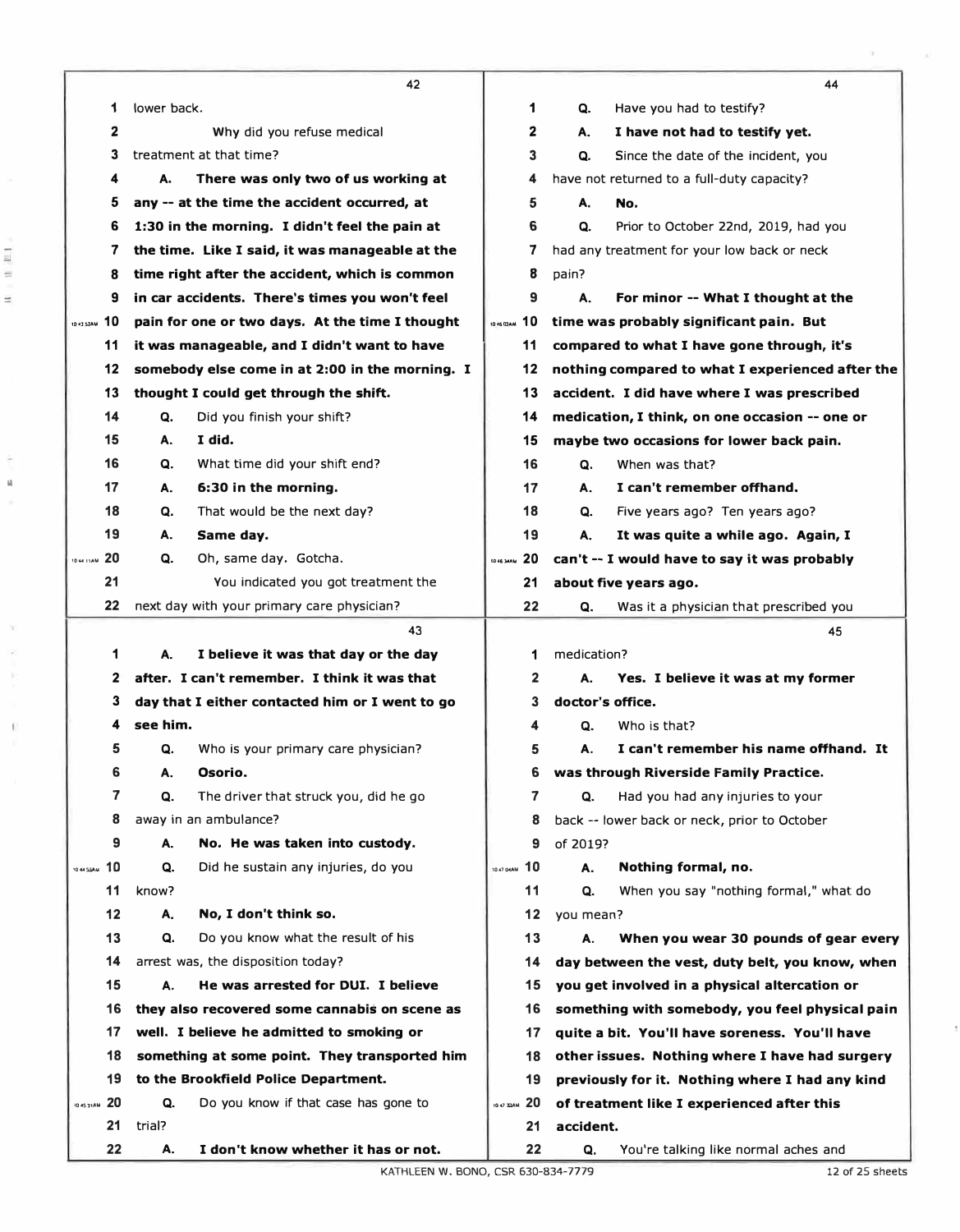|             |          |                 | 46                                                                                  |               |                   | 48                                               |
|-------------|----------|-----------------|-------------------------------------------------------------------------------------|---------------|-------------------|--------------------------------------------------|
|             | 1        |                 | pains? Or has it been like -- I guess, let me                                       | 1             |                   | will start to hurt more. I can't answer that --  |
|             | 2        |                 | ask it this way: Was there anything off duty,                                       | 2             |                   | you know, that one is always worse than the      |
|             | 3        |                 | like, playing softball --                                                           | З             |                   | other because, like I said, something changes    |
|             | 4        | А.              | No.                                                                                 | 4             | daily.            |                                                  |
|             | 5        | Q.              | -- where you injured your back or                                                   | 5             | Q.                | Has either your treating physician or            |
|             | 6        | neck?           |                                                                                     | 6             |                   | your surgeon indicated to you there's anything   |
|             | 7        | А.              | No. No.                                                                             | 7             |                   | you could do to improve your lower back or neck? |
|             | 8        | Q.              | Then between the accident on                                                        | 8             | А.                | Stretches that I do, some exercises,             |
|             | 9        |                 | October 22 of 2019, up until your surgery, did                                      | 9             |                   | you know, that I was doing during that physical  |
| 10 48 00 AM | 10       |                 | you have any other injuries, other than the one                                     | 105030AM 10   |                   | therapy, and I think that that's probably the    |
|             | 11       |                 | you described to the Board today?                                                   | 11            |                   | reason why I'm in the condition I'm in now,      |
|             | 12       | А.              | No.                                                                                 | 12            |                   | being able to actually function a little bit     |
|             | 13       | Q.              | Has any physician indicated to you                                                  | 13            |                   | more normally because of the fact that I did     |
|             | 14       |                 | that you could return to work in a full and                                         | 14            |                   | complete all of that during physical therapy and |
|             | 15       |                 | unrestricted capacity?                                                              | 15            |                   | I have tried to stay -- you know, stay with it.  |
|             | 16       | А.              | Dr. Lami -- Not in a full capacity. I                                               | 16            | Q.                | Do you currently perform at-home                 |
|             | 17       |                 | think Dr. Lami stated in one of his reports I                                       | 17            |                   | exercises or things of that nature?              |
|             | 18       |                 | could return as a police officer but I have to                                      | 18            | А.                | Yes.                                             |
|             | 19       |                 | avoid apprehension situations.                                                      | 19            | Q.                | What type of stuff do you do?                    |
| 10 48 32AM  | -20      | Q.              | I would assume that apprehending                                                    | 10 50 53AM 20 | А.                | Again, stretching, mostly body weight            |
|             | 21       |                 | suspects is a key function of your job as a                                         | 21            |                   | exercises, leg lifts, the twisting. If I'm       |
|             | 22       | police officer? |                                                                                     | 22            |                   | sitting watching TV or something, I'll try to    |
|             |          |                 | 47                                                                                  |               |                   | 49                                               |
|             | 1        | А.              | Correct.                                                                            | 1             |                   | stretch my neck a little bit here and there,     |
|             | 2        | Q.              | I think, in response to your counsel                                                | 2             |                   | legs and whatever. I mean, it just depends.      |
|             | 3        |                 | asking about being under a physician's care at                                      | 3             | Q.                | Has your surgeon and physical                    |
|             | 4        |                 | the time, you said no; is that fair to say?                                         | 4             |                   | therapist recommended you continue to do that    |
|             | 5        | А.              | Right now, no, I'm not under the care                                               | 5             | kind of stuff?    |                                                  |
|             | 6        |                 | of any physician.                                                                   | 6             | А.                | Yeah. I mean, they said it will help.            |
|             | 7        | Q.              | The only medication you take is, as                                                 | 7             |                   | Even in speaking with -- I think it was          |
|             | 8        |                 | you previously described, ibuprofen, Tylenol,                                       | 8             |                   | Huddleston, he said even like lightweight        |
|             | 9        |                 | and apple cider --                                                                  | 9             |                   | lifting, whatever could help as well.            |
| 10 49 DSAM  | 10       | А.              | Correct.                                                                            | 105132AM 10   | Q.                | You understand if the Board were to              |
|             | 11       | Q.              | Do you feel like the -- If it wasn't                                                | 11            |                   | grant your disability here today, that you would |
|             | 12       |                 | for the lower back and you just had the neck                                        | 12            |                   | be required to submit annually to an examination |
|             | 13       |                 | injury, would you be able to work, do you think?                                    | 13            |                   | on behalf of the Board?                          |
|             | 14       | А.              | I don't know. To be honest, again, it                                               | 14            | А.                | Yes.                                             |
|             | 15       |                 | changes daily, depending on what I'm doing. So<br>I mean -- I couldn't answer that. | 15<br>16      |                   | MR. RADJA: That's all the questions.             |
|             | 16       |                 |                                                                                     |               |                   | Do any members of the Board have any questions   |
|             | 17<br>18 | Q.              | Does one part of the body hurt more to                                              | 17<br>18      | of the applicant? | MS. POULOS: I have a clarification.              |
|             |          |                 | use? Is the neck more painful? Lower back more                                      | 19            |                   | You used two terms. You said TTE --              |
| 104947AM    | 19<br>20 | painful?<br>А.  | I would say my lower back the majority                                              | 1051 57AM 20  |                   | MR. RADJA: TTD means temporary total             |
|             | 21       |                 | of the time, but there are days again where, you                                    | 21            |                   | disability. It's an acronym used by workers'     |
|             | 22       |                 | know, if I overdo, you know, anything, my neck                                      | 22            | compensation.     |                                                  |
|             |          |                 |                                                                                     |               |                   |                                                  |

ý,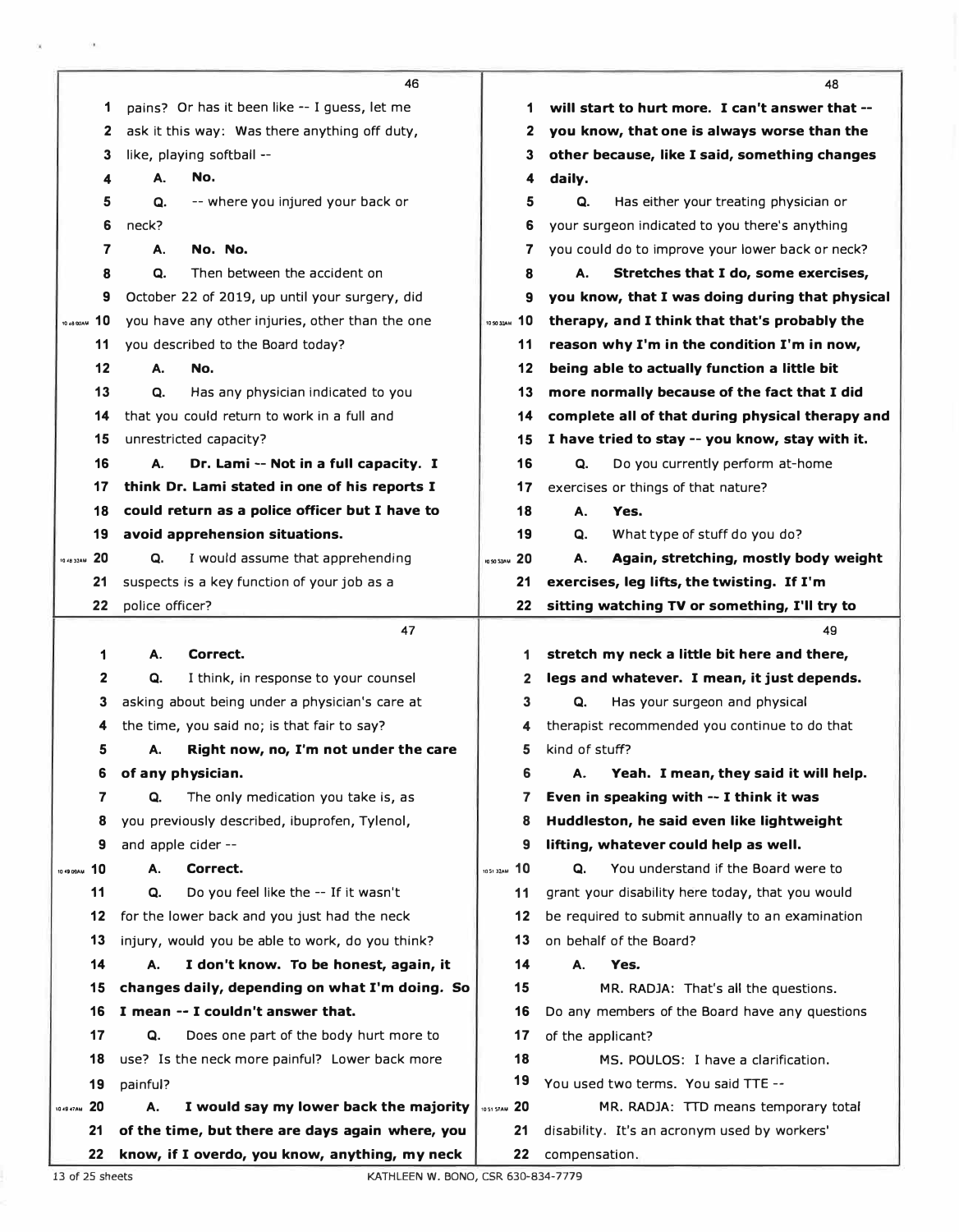|                   | 50                                               |               | 52                                                                       |
|-------------------|--------------------------------------------------|---------------|--------------------------------------------------------------------------|
| 1                 | MS. POULOS: Oh, that's by workers'               | 1             | RECROSS-EXAMINATION                                                      |
| 2                 | comp. Okay. Then you said something about was    | $\mathbf{2}$  | BY MR. RADJA:                                                            |
| 3                 | it PE- --                                        | 3             | How was your light duty terminated?<br>Q.                                |
| 4                 | MR. RADJA: PEDA, Public Employee                 | 4             | А.<br>I had surgery and I was just informed                              |
| 5                 | Disability Act.                                  | 5             | that there was no light-duty assignments                                 |
| 6                 | MS. POULOS: Okay. Thank you.                     | 6             | available, and that was pretty much it.                                  |
| 7                 | MR. RADJA: Any trustees have any                 | 7             | The village never offered you anything<br>Q.                             |
| 8                 | questions of the applicant?                      | 8             | after your surgery?                                                      |
| 9                 | MR. GUTSCHICK: No, sir.                          | 9             | А.<br>After my surgery, no.                                              |
| -10<br>10 52 20AM | PRESIDENT MILLER: I have one quick               | 10 S3 38AM 10 | MR. RADJA: Any follow-up, Counsel?                                       |
| 11                | question.                                        | 11            | MR. MARTAY: Nothing.                                                     |
| 12                | The disability, you're looking to                | 12            | MR. RADJA: Any members of the Board                                      |
| 13                | have it started on --                            | 13            | have anything?                                                           |
| 14                | MR. MARTAY: The disability begins on             | 14            | MS. POULOS: One question.                                                |
| 15                | the day before his surgery. I think he was up    | 15            | MR. RADJA: Sure.                                                         |
| 16                | until then, so June of 2020.                     | 16            | MS. POULOS: At the time of the                                           |
| 17                | PRESIDENT MILLER: Okay.                          | 17            | accident, you said the offender was taken into                           |
| 18                | MR. MARTAY: Obviously, it's subject to           | 18            | custody. By whom?                                                        |
| 19                | any credit the village is entitled to, but he    | 19            | THE WITNESS: By the Brookfield Police                                    |
| 20<br>IO 52 37AM  | hasn't been able to work since that day.         | 10 53 55AM 20 | Department.                                                              |
| 21                | MR. RADJA: Any follow-up questions?              | 21            | MS. POULOS: Okay.                                                        |
| 22                | MR. MARTAY: Just a couple quick                  | 22            | THE WITNESS: He was a bartender at a                                     |
|                   |                                                  |               |                                                                          |
|                   | 51                                               |               | 53                                                                       |
| 1                 | questions.                                       | 1             | bar. I believe he had been drinking and smoking                          |
| $\mathbf{2}$      | REDIRECT EXAMINATION                             | 2             | marijuana, and was taken into custody, based off                         |
| 3                 | BY MR. MARTAY:                                   | 3             | the DUI, for those two things.                                           |
| 4                 | Counsel asked you whether you were<br>Q.         | 4             | MR. RADJA: There's no other questions.                                   |
| 5                 | aware of any permanent light-duty positions      | 5.            | Counsel, do you have any other witnesses you                             |
| 6                 | available at the police department. Have you     | 6             | care to call?                                                            |
| 7                 | received a job offer from the village offering   | 7             | MR. MARTAY: Nothing for the applicant.                                   |
| 8                 | any permanent light-duty job with the police     | 8             | MR. RADJA: You rest?                                                     |
| 9                 | department?                                      | 9             | MR. MARTAY: Yes.                                                         |
| 10<br>1052 59AM   | No. No.<br>А.                                    | 1054254M 10   | MR. RADJA: All right. Members of the                                     |
| 11                | Counsel also said you didn't go by<br>Q.         | 11            | Board, this is an opportunity if there's any                             |
| 12                | ambulance and you finished your shift on the day | 12            | witnesses or documents you think that we need                            |
| 13                | of the accident?                                 | 13            | prior to concluding this case, now would be the                          |
| 14                | Correct.<br>А.                                   | 14            | time. I'm not suggesting there is some witness                           |
| 15                | Q.<br>Were you experiencing pain throughout      | 15            | you should hear from or documents you need. I                            |
| 16                | the shift?                                       | 16            | think we have, certainly, all of the documents.                          |
| 17                | Yes.<br>А.                                       | 17            | I just throw that out there if you                                       |
| 18                | Has that pain ever gone away since the<br>Q.     | 18            | think there's someone you need to hear from,                             |
| 19                | date of the accident, wholly?                    | 19            | that you have an opportunity to do so. If                                |
| 105315AM 20       | No.<br>А.                                        | 1054 SEAM 20  | not -- I'm not hearing anything from any of the                          |
| 21                | MR. MARTAY: Nothing further.                     | 21            | trustees. If not, then, Counsel, you want to<br>make a closing argument? |

į

ř.

Ű.

 $\mathbb{R}.$ 

 $\overline{\psi}$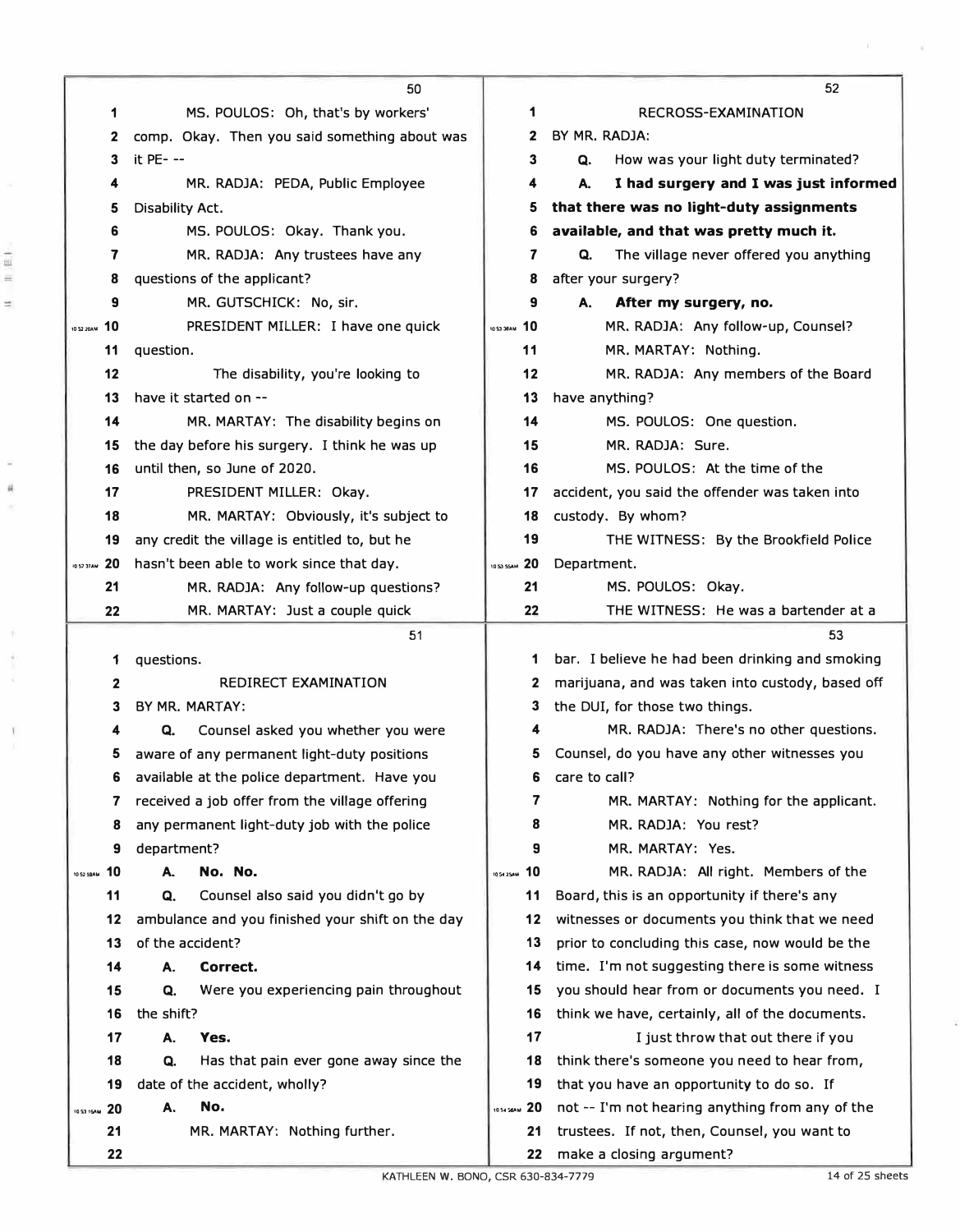|                          | 54                                                                   |                  | 56                                                        |
|--------------------------|----------------------------------------------------------------------|------------------|-----------------------------------------------------------|
| 1                        | MR. MARTAY: Sure. Very quickly.                                      | 1                | Mr. Cairo's line of duty disability. The law              |
| $\mathbf{2}$             | MR. RADJA: A member of the public has                                | 2                | says he's entitled to receive his line of duty            |
| 3                        | a question.                                                          | 3                | disability pension if he can prove he's                   |
| 4                        | MS, FRANCES: It's more of a statement.                               | 4                | physically or mentally disabled from performing           |
| 5                        | With regard to Sergeant Cairo, when he went out,                     | 5                | service to the police department, as long as he           |
| 6                        | he was still getting paid by the village up                          | 6                | was on duty at the time of his accident. I                |
| 7                        | until -- I need the finance record to have the                       | 7                | think we have shown that on October 22, 2019,             |
| 8                        | exact date, but if we're going retro to the date                     | 8                | Mr. Cairo suffered a career-ending injury as a            |
| 9                        | to payout benefits if the pension board                              | 9                | result of the accident he sustained while in              |
| <b>10 MARG 20</b>        | approves, then, I guess, the question therein                        | 1057 34AM 10     | pursuit of a felon. He required lumbar surgery            |
| 11                       | lies what should the village be eligible for                         | 11               | fusion. He still has hardware in place today.             |
| 12                       | getting credits back. Because we have paid for                       | 12               | He completed a functional capacity                        |
| 13                       | 80 percent of health insurance, we have paid out                     | 13               | evaluation, which is an objective test to                 |
| 14                       | also not only the TTD and the PEDA, but when the                     | 14               | determine what he's capable of doing. The                 |
| 15                       | PEDA ran out, per the union contract, we were                        | 15               | results of the functional capacity evaluation             |
| 16                       | able to backfill. So he was made whole for a                         | 16               | showed he can only lift up to 35 pounds                   |
| 17                       | significant amount of time.                                          | 17               | occasionally but basically has a 25 pounds                |
| 18                       | So clarification on that as part of                                  | 18               | permanent lifting restriction. He has now seen            |
| 19                       | whatever order is entered would be helpful from                      | 19               | five different orthopedic surgeons, who have all          |
| 20<br><b>10 56 04 AM</b> | an administrative standpoint.                                        | 20<br>10 58 05AM | opined the same thing. Dr. Salehi; the                    |
| 21                       | MR. RADJA: What the Board will do is                                 | 21               | insurance company's doctor, Dr. Goldberg; as              |
| 22                       | issue a written decision with respect to                             | 22               | well as your three doctors -- Dr. Huddleston,             |
|                          |                                                                      |                  |                                                           |
|                          | 55                                                                   |                  | 57                                                        |
| 1                        | whatever conclusion they come to today.                              | 1                | Dr. Lami and Dr. Peters -- they have all                  |
| 2                        | Generally speaking, if the Board were to reward                      | $\mathbf{2}$     | stated -- all opined that as a result of his              |
| 3                        | benefits, what they do is it would be on a date                      | 3                | lumbar fusion surgery he is unable to return to           |
| 4                        | removed from payroll, so it's something we would                     | 4                | work as a full-time police officer for the                |
| 5                        | certainly coordinate with the municipality on to                     | 5                | village.                                                  |
| 6                        | determine when --                                                    | 6                | Based upon that, we would request                         |
| 7                        | MR. PETRICH: Is that strictly payroll                                | 7                | the Board award him his line of duty disability           |
| 8                        | or is that taking into account other benefit                         | 8                | pension today.                                            |
| 9                        | dates?                                                               | 9                | MR. RADJA: Thank you very much.                           |
| 10 56 35AM 10            | MR. RADJA: So if the applicant                                       | 105831AM 10      | Members of the Board, at this time                        |
| 11                       | received TTD benefits or PEDA, that's considered                     | 11               | you have a couple of options. One is you can              |
| 12                       | part of the payroll. That's why we word it as                        | 12               | entertain a motion with respect to the                    |
| 13                       | such, on the date removed from payroll. We will                      | 13               | application without any further deliberation,             |
| 14                       | confirm with the municipality if the                                 | 14               | you have the ability to take the matter under             |
| 15                       | June 2019 -- June 2020 date is the final date he                     | 15               | advisement and issue a decision at a later, and           |
| 16                       | was on payroll, we would confirm that before                         | 16               | you also have the ability to adjourn into                 |
| 17                       | making any final payments.                                           | 17               | executive session to deliberate over the                  |
| 18                       | We left off with if you want to                                      | 18               | testimony you've heard and the evidence                   |
| 19                       | make a closing statement.                                            | 19               | presented, pursuant to 2 C 4, which is an                 |
| 1057 05AM 20             | CLOSING ARGUMENT ON BEHALF OF THE APPLICANT                          | 1058 SQAM 20     | exception to the Open Meetings Act. There's no            |
| 21<br>22                 | MR. MARTAY: Sure. I'll be very brief.<br>We're here today to ask for | 21<br>22         | right or wrong answer. It's whatever your<br>pleasure is. |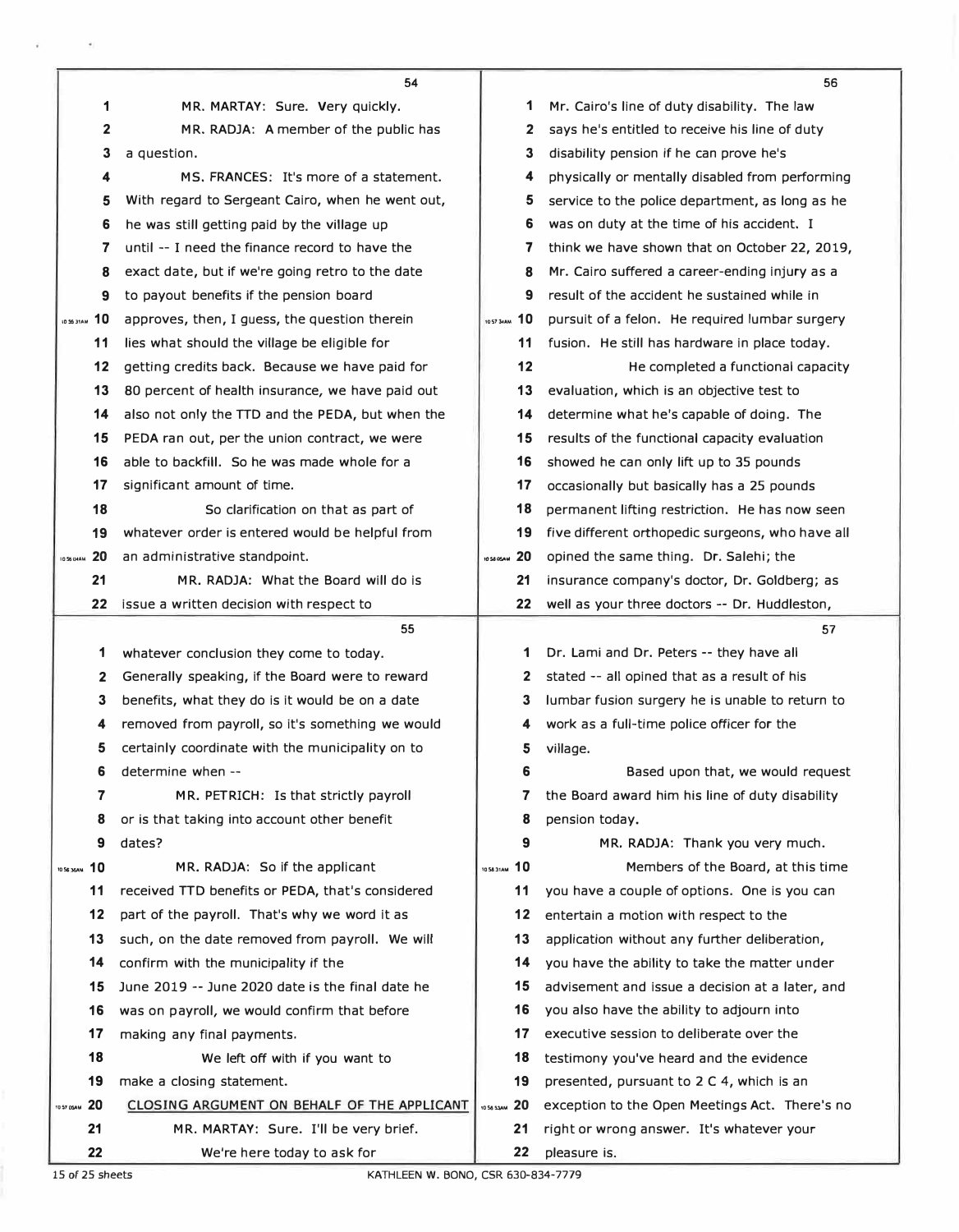|                | 58                                                      |                     | 60                                                                        |
|----------------|---------------------------------------------------------|---------------------|---------------------------------------------------------------------------|
| 1              | PRESIDENT MILLER: I'd like to go to                     | 1                   | MR. GUTSCHICK: Aye.                                                       |
| 2              | executive session.                                      | $\mathbf{2}$        | PRESIDENT MILLER: President Miller,                                       |
| 3              | MR. RADJA: If you'd like to go into                     | 3                   | aye.                                                                      |
| 4              | executive session, I need a motion, a second,           | 4                   | MR. RADJA: We're back in open session,                                    |
| 5              | and a roll call.                                        | 5                   | The Board deliberated over the evidence and                               |
| 6              | PRESIDENT MILLER: I'll make a motion                    | 6                   | testimony presented. No decision was rendered                             |
| 7              | to adjourn into executive second.                       | 7                   | in executive session; however, the Board did                              |
| 8              | MR. SITKIEWICZ: I second.                               | 8                   | come to a consensus. I think they are prepared                            |
| 9              | PRESIDENT MILLER: I have a second.                      | 9                   | to entertain a motion with regards to this                                |
| 10 59 IBAM 10  | Roll call vote.                                         | 11 16 SSAM 10       | application at this time.                                                 |
| 11             | Trustee Panek?                                          | 11                  | Would any member of the Board like                                        |
| 12             | MR. PANEK: Aye.                                         | 12 <sup>1</sup>     | to make a motion?                                                         |
| 13             | PRESIDENT MILLER: Trustee Poulos?                       | 13                  | PRESIDENT MILLER: I make a motion to                                      |
| 14             | MS. POULOS: Aye.                                        | 14                  | grant a line of duty disability pension to John                           |
| 15             | PRESIDENT MILLER: Trustee Sitkiewicz?                   | 15                  | Cairo.                                                                    |
| 16             | MR. SITKIEWICZ: Aye.                                    | 16                  | Do I have a second?                                                       |
| 17             | PRESIDENT MILLER: Trustee Gutschick?                    | 17                  | MR. SITKIEWICZ: I second.                                                 |
| 18             | MR. GUTSCHICK: Aye.                                     | 18                  | PRESIDENT MILLER: The motion and a                                        |
| 19             | PRESIDENT MILLER: President Miller,                     | 19                  | second by Trustee Sitkiewicz.                                             |
| 10 59 27 AM 20 | aye.                                                    | <b>ILIT 14AM</b> 20 | Roll call vote.                                                           |
| 21             | MR. RADJA: The motion carries. The                      | 21                  | <b>Trustee Poulos?</b>                                                    |
| 22             | Board will adjourn in executive session. No             | 22                  | MS. POULOS: Aye.                                                          |
|                |                                                         |                     |                                                                           |
|                | 59                                                      |                     | 61                                                                        |
| 1              | decision will be made in executive session if           | 1                   | PRESIDENT MILLER: Trustee Sitkiewicz?                                     |
| $\mathbf{2}$   | the Board comes to a consensus, reconvene in            | 2                   | MR. SITKIEWICZ: Aye.                                                      |
| з              | open session, and potentially do a vote at that         | 3                   | PRESIDENT MILLER: Trustee Panek?                                          |
| 4              | time.                                                   | 4                   | MR. PANEK: Aye.                                                           |
| 5              | We'll go off the record.                                | 5                   | PRESIDENT MILLER: Trustee Gutschick?                                      |
| 6              | (WHEREUPON, the Board went in                           | 6                   | MR. GUTSCHICK: Aye.                                                       |
| 7              | Executive Session, which is                             | 7                   | PRESIDENT MILLER: President Miller,                                       |
| 8              | contained in a separate                                 | 8                   | aye.                                                                      |
| 9              | transcript.)                                            | 9                   | Motion passed by roll call vote.                                          |
| 11 16 27AM 10  | PRESIDENT MILLER: I make a motion to                    | 11 17 26AM 10       | MR. RADJA: Congratulations, Officer.                                      |
| 11             | resume open session of the meeting. I need a            | 11                  | The Board has granted you a duty disability. As                           |
| 12             | second.                                                 | 12                  | I indicated, the Board will prepare a written                             |
| 13             | MS. POULOS: I'll second.                                | 13                  | decision with respect to its decision here                                |
| 14             | PRESIDENT MILLER: Motion is seconded.                   | 14                  | today, and that will become the final and                                 |
| 15             | Roll call vote.                                         | 15                  | appealable decision of the Board. Any questions                           |
| 16             | <b>Trustee Poulos?</b>                                  | 16                  | from the applicant or his counsel before we                               |
| 17             | MS. POULOS: Aye.                                        | 17                  | conclude?                                                                 |
| 18             | PRESIDENT MILLER: Trustee Sitkiewicz?                   | 18                  | MR. MARTAY: Not from counsel.                                             |
| 19             | MR. SITKIEWICZ: Aye.                                    | 19                  | THE WITNESS: No.                                                          |
| 20             | PRESIDENT MILLER: Trustee Panek?                        | <b>117464M</b> 20   | MR. PETRICH: Thank you for your time                                      |
| 21<br>22       | MR. PANEK: Aye.<br>PRESIDENT MILLER: Trustee Gutschick? | 21<br>22            | and attention. Thank you very much.<br>MR. RADJA: We appreciate that. One |

ś

Y.

ú.